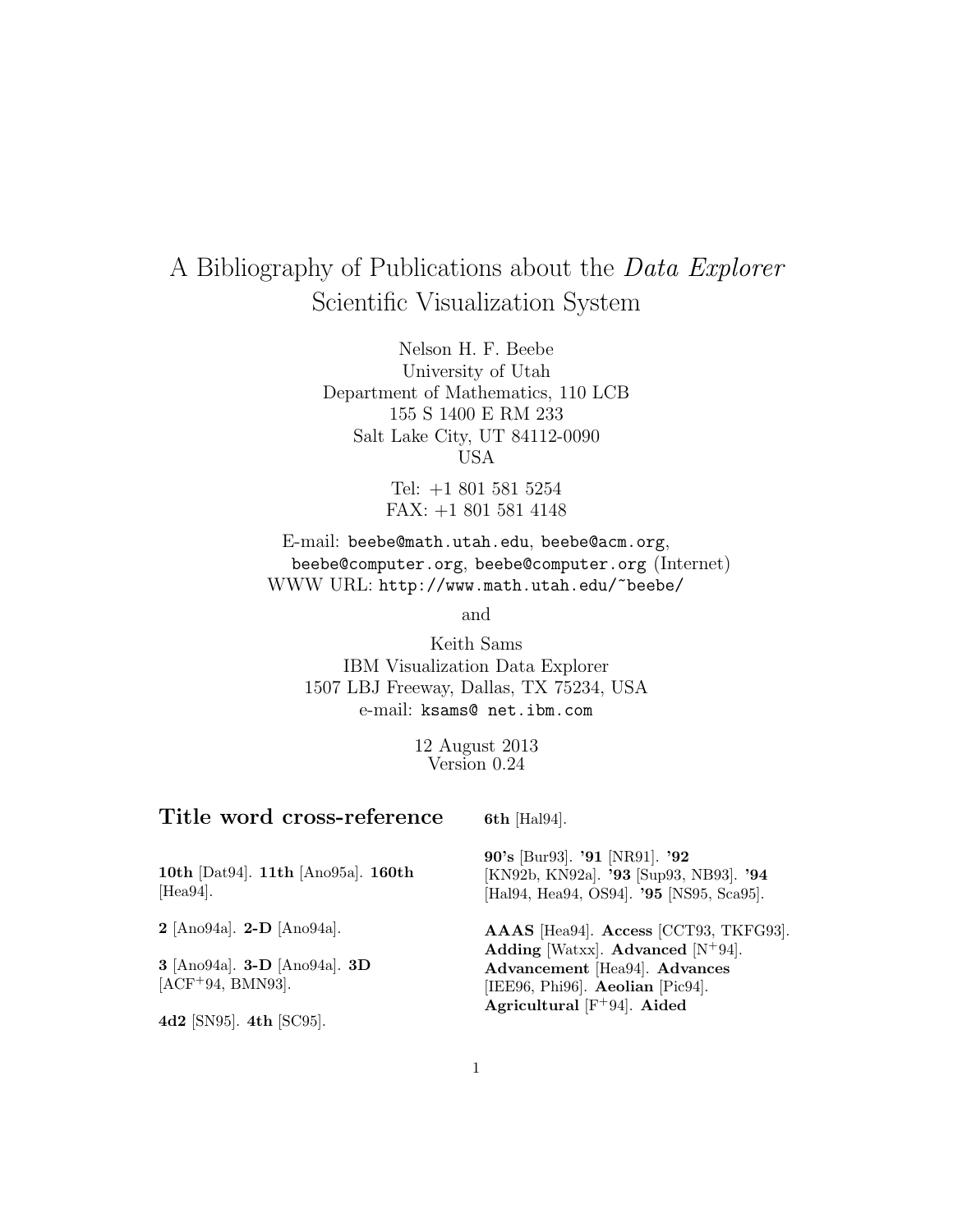[IEE96, PMA<sup>+</sup>95, Phi96]. **Alpha** [Ano94a]. **American** [Hea94]. **Analysis** [AT95a, AT95c, Kna93, Kna94, Tre92a, Tre93h, Tre93i, Tre95a, AT95b, ACC94, Tre93c]. **ANDECS** [FG96]. **Animation** [EW93, GW95, KCWG95]. **Annual** [Ano95b, Saf94]. **Anthropology**  $[K^+92]$ . **application** [LNH<sup>+</sup>95]. **Applications** [AFMS96, Hos94, Saf94, EW93]. **applying** [HM95a]. **Approach** [Kna94, Tre95a]. **April** [LCHS96]. **Architecture** [AT95a, AT95c, L<sup>+</sup>92, RT93b, RT93a, AT95b, LAC<sup>+</sup>92, RT93d]. **architectures** [Hal94]. **Archives** [Tre93d, Tre94a, Tre94b, Tre95b, Tre94e]. **Art** [Phi96]. **Artificial** [Hos94]. **aspects** [N<sup>+</sup>94]. **Assisting** [BRT95]. **Association** [Hea94]. **Athens** [Hal94]. **Atlanta** [NS95]. **Atmospheric** [RBP<sup>+</sup>92, Tre94h, Tre95a]. **Automatic** [Pic94].

**Based** [F<sup>+</sup>94, RT93b, RT93a, BRT95, BMN93, RT93d]. **Belgium** [LCHS96]. **between** [FTD95, HPM<sup>+</sup>00]. **Biochemical** [KG96]. **Blackboard** [HM95b, TC96]. **Block** [Lan94]. **Boston** [KN92b, KN92a, Sch93]. **British** [Ano95b]. **Browsing** [Tre93d]. **Brussels** [LCHS96].

**CA** [FSW94, NR91, NB93]. **CACSD** [FG96]. **Cagliari** [Sca95]. **calculations** [PMA<sup>+</sup>95]. **California** [RA94, SC95]. **Canada** [Ano95b]. **Care** [Saf94]. **Case** [HM95a, RBP<sup>+</sup>92]. **Center** [Hos94]. **Centered** [Saf94]. **CFD** [SN95]. **Changing** [Hea94]. **Chemical** [LG93]. **Climatology** [Tre92b, Tre93e]. **CO** [Bur93]. **Coastal** [KCWG95, SC95]. **Cognitive** [N<sup>+</sup>94]. **Collins** [Bur93]. **Colloquium** [IEE96]. **Colormap** [BRT95]. **Columbia** [Ano95b]. **communication** [HPM<sup>+</sup>00]. **Communiqué** [Com93]. **Composite** [D<sup>+</sup>93]. **Computer** [IEE96, Lan94, PMA<sup>+</sup>95, Saf94, N<sup>+</sup>94, Phi96]. **Computer-Aided**

[IEE96, PMA<sup>+</sup>95, Phi96]. **Computing** [Ano94b, GW95, SHP94, Saf94, FSW94, LCHS96]. **Conference** [Ano95a, FSW94, Hal94, Hos94, Dat94, SHP94, LCHS96, SC95, Ano94b]. **conjunction** [Phi96]. **Consumer** [ACGP93]. **contaminant** [MJS98]. **Control** [F<sup>+</sup>94, IEE96]. **Correlative** [TG91, Tre92a, Tre93f, Tre93c]. **Cover**  $[SB94]$ . **Cranial**  $[D^+93]$ . **CT**  $[BMN93, D+93].$ 

**D** [Ano94a]. **Dallas** [Ano95a]. **Data** [AT95a, AT95c, BO95, ECSK95, FTD95, GW95, H<sup>+</sup>91, HMM94, HMR95, Com93, Dat94, Kna94, RT93c, RT98, Tre92a, Tre92c, Tre93d, TKFG93, Tre93g, Tre93a, Tre93h, Tre93i, Tre94a, Tre94b, Tre94c, Tre94f, Tre94i, Tre94d, Tre95a, Tre95b, Tre95c, Watxx, AT95b, Hau93, MJS98, SN95, TG91, Tre93c, Tre94e, Tre94g, ACC94, Ano94a,  $B<sup>+</sup>xx$ , GR95, IBM93a, IBM93b, Lan94. **Data-Flow** [AT95a, AT95c, AT95b]. **Data-Parallel** [HMM94]. **Dataflow** [Lan94, R<sup>+</sup>92, RBM<sup>+</sup>92, DL96]. **Datasets** [CCT93, LGH96]. **DBMS** [ACF<sup>+</sup>94]. **DC** [OS94]. **Debugging** [AFMS96]. **defined** [Watxx]. **Demands** [Bur93]. **Depletion** [Tre93b]. **Design** [F<sup>+</sup>94, IEE96]. **Development** [HM94]. **Diagram** [Lan94]. **Diego** [NR91, SC95]. **Digest** [IEE96]. **digital** [RA94]. **Dimensional** [BW93, D<sup>+</sup>93]. **Disparate** [Tre94i]. **Display** [ECSK95, HMR95, Tre94f, RA94]. **Distribution** [Tre94f, LGH96]. **domestica** [HPM<sup>+</sup>00]. **dramatic** [Phi96]. **Dynamics** [KCWG95, Tre94h, FG96].

**Early** [KDHB94]. **Earth** [Tre92a, Tre93f, Tre94i, Tre95a, Tre95b, Tre93c]. **Ecological** [FRN94]. **Education** [Ano94b, FSW94]. **Electronic** [AR93, PMA<sup>+</sup>95]. **Electrostatics** [GR95]. **Element** [Watxx]. **end** [RT98]. **Engineering** [Dat94].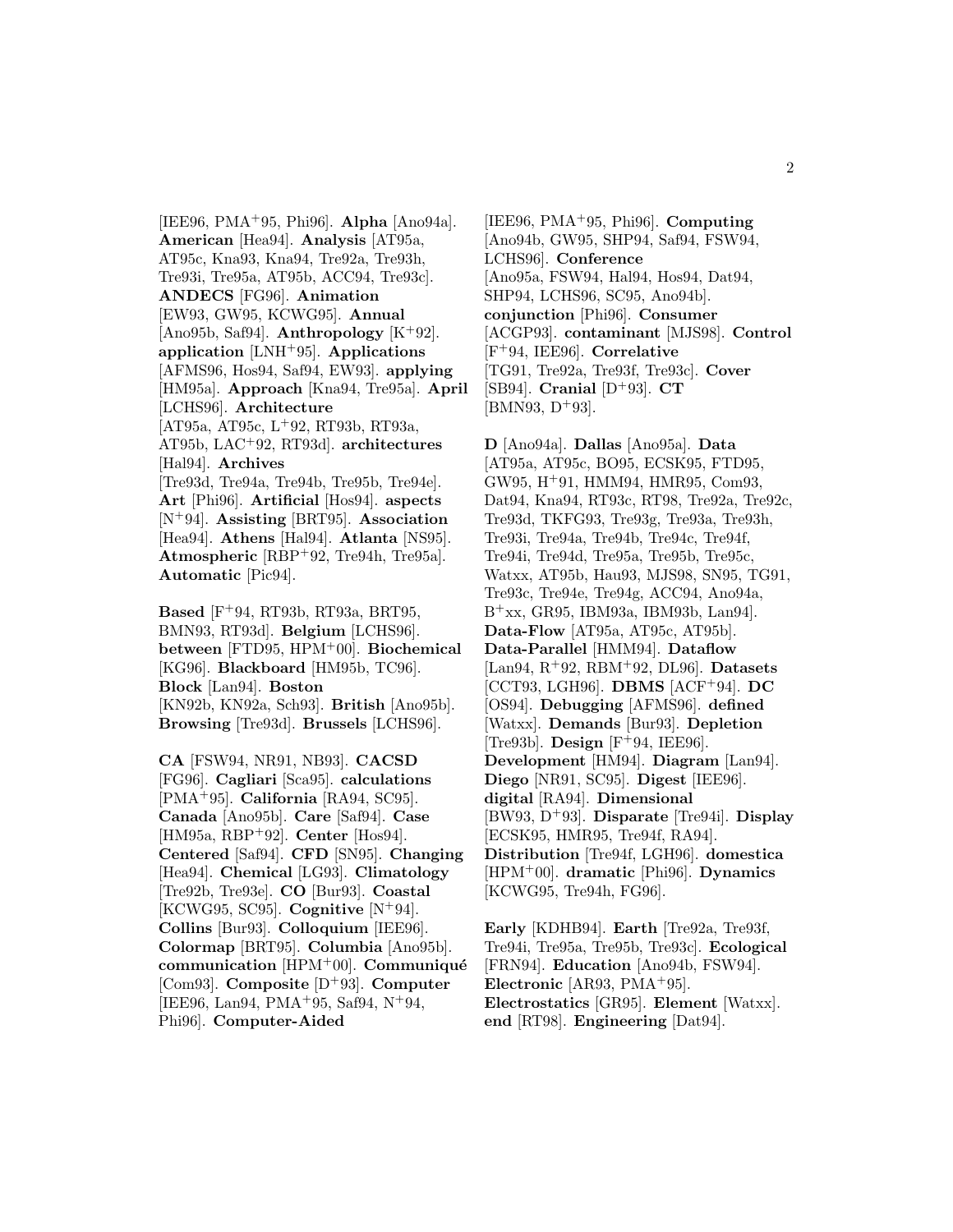**Environment** [HM94, LNH<sup>+</sup>95]. **Environmental** [RBP<sup>+</sup>92, Tre93h, Tre95a]. **environments** [FTD95]. **Enzyme** [GR95]. **estuaries** [MJS98]. **Estuarine** [SC95]. **Europe** [Hal94, LCHS96]. **Evaluation** [F<sup>+</sup>94]. **Events** [Tre94c, Tre94d, Tre94g]. **Examination** [Tre94f]. **exhibition** [LCHS96]. **Expert** [F<sup>+</sup>94, ACC94]. **Explorer** [Com93, ACC94, Ano94a,  $B^+xx$ , GR95, IBM93a, IBM93b, Lan94, Wat94, Watxx]. **Extended** [AT95a, AT95c, AT95b].

**Extending** [ACF<sup>+</sup>94].

**February** [Hea94, Dat94, KL93, RA94]. **Federal** [Bur93]. **Fingering** [BW93]. **Flight** [Hos94]. **Flow** [AT95a, AT95c, GW95, KCWG95, AT95b]. **forecasting** [TC96]. **Fort** [Bur93]. **Fossils** [K<sup>+</sup>92, KDHB94, KDH95]. **fractals** [Pic94]. **framework** [FG96]. **Francisco** [Hea94]. **Frontiers** [KG96]. **Fusion** [BMN93, Sch93].

**GA** [NS95]. **ganglionaris** [HPM<sup>+</sup>00]. **Generalized** [Tre95a]. **Generation** [HM94, Pic94]. **Geographic** [Ano95b, Kna93, Kna94, N<sup>+</sup>94]. **GIS** [FTD95, F<sup>+</sup>94]. **Global** [Tre92b, Tre93e, Tre93i, Tre94f]. **Goddard** [Hos94]. **Graphics** [Lan94, PMA<sup>+</sup>95]. **Greece** [Hal94]. **Greenbelt** [Hos94]. **Grids** [H<sup>+</sup>91]. **Guide** [ACGP93].

**held** [Hos94]. **High** [SHP94, LCHS96, SN95]. **High-Performance** [SHP94, LCHS96, SN95]. **Homo** [KDHB94]. **Houston** [Dat94]. **HPCN** [LCHS96]. **Human** [K<sup>+</sup>92, RA94, KDH95, N<sup>+</sup>94]. **human-computer** [N<sup>+</sup>94]. **Hydrologic** [Bur93, HK93]. **Hydrology** [Ano95a].

**i.e** [Hos94]. **IBM** [Ano94a, IBM93a, IBM93b, Pic94, Watxx]. **IFIP** [Ano94b, FSW94]. **Illuminate**

[Tre94i]. **Images** [ACF<sup>+</sup>94, BMN93]. **Imaging** [AR93]. **Information** [Ano95a, Ano95b, N<sup>+</sup>94]. **Innovation** [BO95]. **Insight** [BO95]. **Integrates** [ECSK95]. **integrating** [FG96]. **Intelligence** [Hos94]. **interaction** [N<sup>+</sup>94]. **Interactive** [Ano95a, RT94, Tre94e, Tre94a, Tre94b, Tre95b, FG96]. **Interagency** [Bur93]. **interchange** [FTD95]. **International** [Ano95a, Hal94, Dat94, Sca95, LCHS96, SC95]. **interpretation** [PMA<sup>+</sup>95]. **Intrepid** [Wat94]. **Irregular** [H<sup>+</sup>91]. **Irvine** [FSW94]. **Italy** [Sca95].

**January** [Ano95a]. **Jersey** [MJS98]. **Joint** [KL93]. **Jose** [NB93, RA94]. **July** [Hal94]. **June** [Bur93].

**Knowledge** [F<sup>+</sup>94]. **Knoxville** [SHP94].

**lamina** [HPM<sup>+</sup>00]. **Landmark** [BMN93]. **Landmark-based** [BMN93]. **Language** [Lan94, DL96]. **languages** [Hal94]. **Large** [CCT93, Tre93d, Tre94f]. **libraries** [LGH96]. **Lidar** [ECSK95]. **Lie** [RT96]. **loops** [FG96].

**MA** [KN92a, Sch93]. **Mallorca** [N<sup>+</sup>94]. **Management** [Ano95b, Tre93d, Tre93a, Tre94f, Tre92c]. **Maps** [ACGP93]. **March** [Ano95b, N<sup>+</sup>94]. **Maryland** [Hos94]. **Massachusetts** [KN92b]. **May** [Hos94, SHP94]. **Medical** [ACF<sup>+</sup>94, Phi96, Saf94]. **Meeting** [Hea94, KL93]. **Meteorological** [Tre94c, Tre94d, Tre95c, Tre94g]. **Meteorology** [Ano95a]. **Methodology**  $[AFMS96, B<sup>+</sup>xx]$ . **methods**  $[Tree92c]$ . **Miscible** [BW93]. **Model** [GW95, H<sup>+</sup>91]. **Modeling** [BW93, Bur93, FRN94, HK93, FG96, MJS98, SC95]. **Models** [TKFG93]. **Modular** [FRN94]. **Molecular** [BO95, PMA<sup>+</sup>95]. **Morocco** [KDHB94]. **Multidimensional** [Tre93g, TG91]. **Multiple** [K<sup>+</sup>92]. **Musca** [HPM<sup>+</sup>00]. **MVE**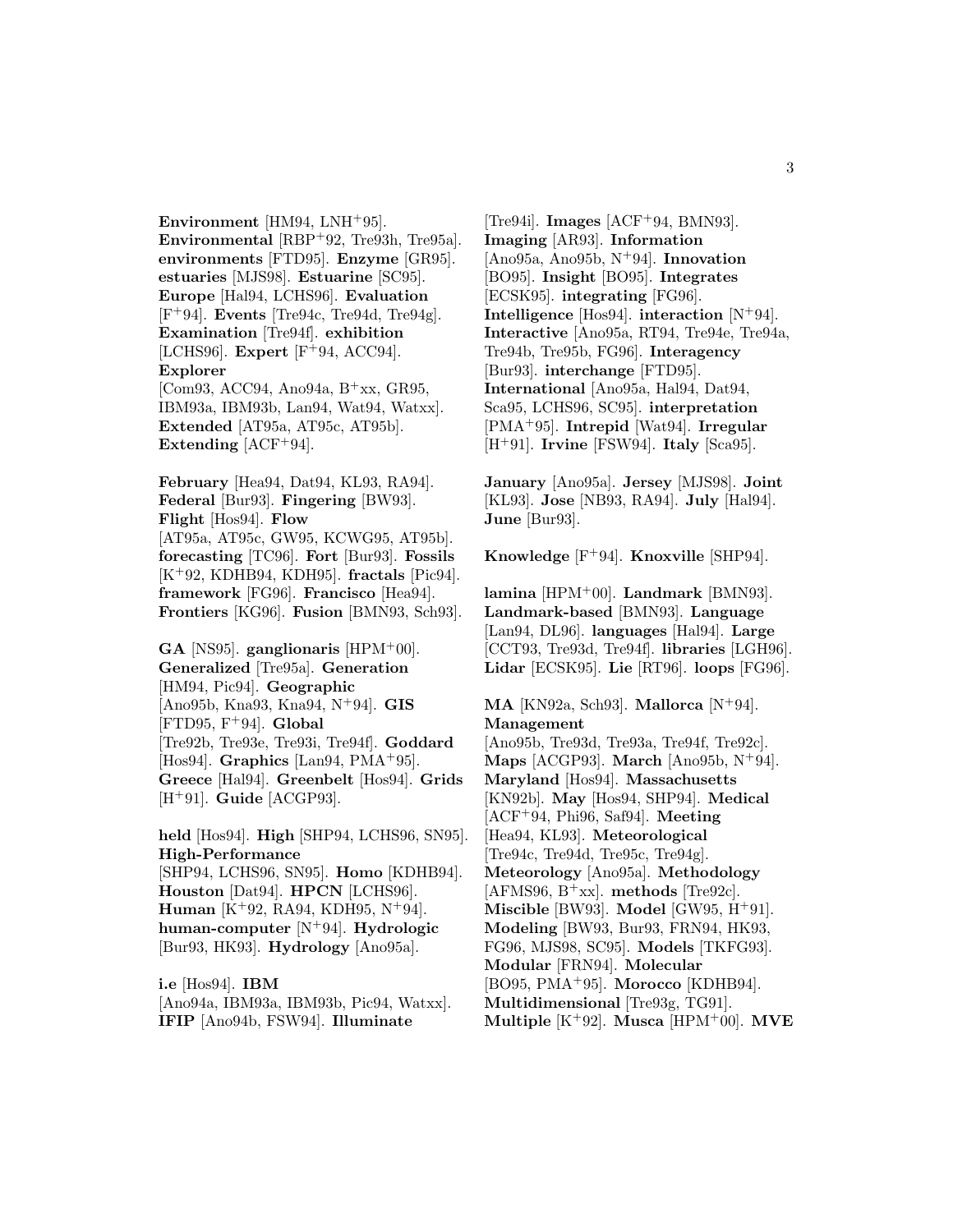#### $[LMH+95]$ .

**NASA** [Hos94]. **National** [Hea94]. **NATO** [N<sup>+</sup>94]. **Natural** [Ano95b]. **networking** [LCHS96]. **neurons** [HPM<sup>+</sup>00]. **Newsletter** [Com93]. **Next** [Ano95b, HM94]. **Next-Generation** [HM94]. **Ninth** [Ano95b]. **non** [Watxx]. **non-defined** [Watxx]. **Northwestern** [Tre94c, Tre94d, Tre94g]. **November** [Sup93, NS95].

**Object** [R<sup>+</sup>92, RBM<sup>+</sup>92].

**Object-Oriented** [R<sup>+</sup>92, RBM<sup>+</sup>92]. **Oceanography** [Ano95a, Hau93]. **October** [KN92b, KN92a, NR91, NB93, NS95, OS94, SC95]. **Olympics** [TC96]. **Oregon** [Sup93]. **Orientation** [ACGP93]. **Oriented** [R<sup>+</sup>92, RBM<sup>+</sup>92]. **Orleans** [KL93]. **Ozone** [Tre92b, Tre93e, Tre93b, Tre94f, Tre94h].

**packages** [Ano94a]. **Palma** [N<sup>+</sup>94]. **Panel**  $[RBM<sup>+</sup>92]$ . **Paradigm**  $[R<sup>+</sup>92$ ,  $RBM<sup>+</sup>92]$ . **Parallel** [HM94, HMM94, HMR95, HM95a, HM95b, Hal94, Pic94]. **PARLE** [Hal94]. **particle** [SN95]. **Patient** [Saf94]. **Patient-Centered** [Saf94]. **Perceptual** [RT93b, RT93c, RT94]. **Performance** [HM94, HMM94, HMR95, SHP94, HM95a, HM95b, LCHS96, SN95]. **Peru** [Tre94c, Tre94g, Tre94d]. **physical** [Hau93]. **Pieces** [K<sup>+</sup>92]. **Polar** [Tre93b]. **polymers** [PMA<sup>+</sup>95]. **Portland** [Sup93]. **ports** [Ano94a]. **Power** [GPT92, Pic94]. **PRACTICAL** [RT96]. **Practices** [F<sup>+</sup>94]. **Principles** [Tre93a]. **Proceedings** [AR93, Ano95b, Bur93, Hea94, Sup93, Dat94, SHP94, FSW94, Hal94, Hos94, KN92b, KN92a, LCHS96, NR91, NB93, NS95, OS94, Sca95, SC95]. **Processing** [Ano95a, LGH96, RA94]. **Program** [ECSK95]. **Programs** [HMM94, HM95b]. **prototype** [ACC94]. **Prototyping** [HM94]. **Provisions** [H<sup>+</sup>91].

**QBISM** [ACF<sup>+94].</sup> **Quality** [F<sup>+94].</sup> **Quarry**  $[D+93]$ .

**rainbow** [RT98]. **Rainfall** [Tre94c, Tre94d, Tre94g]. **Randomly** [SB94]. **RCWP** [F<sup>+</sup>94]. **real** [Hau93]. **Reality** [GW95, KDHB94, KG96]. **Reconstruction** [D<sup>+</sup>93, K<sup>+</sup>92, KDHB94, KDH95]. **Regular** [H<sup>+</sup>91]. **Relative** [AFMS96]. **Remains** [D<sup>+</sup>93]. **Renderer** [Luc92]. **Requirements** [RBP<sup>+</sup>92]. **Research** [KG96, N<sup>+</sup>94]. **Resources** [Ano95b]. **right** [LNH<sup>+</sup>95]. **Rotations** [ACGP93]. **Rule** [BRT95, RT93b, RT93a, RT93d]. **Rule-Based** [RT93b, RT93a, BRT95, RT93d]. **Rules** [RT94].

**Sale** [D<sup>+</sup>93]. **San** [Hea94, NR91, NB93, RA94, SC95]. **Sapiens** [KDHB94]. **Scalable** [FRN94, HMM94, SHP94]. **scanning** [Phi96]. **Scattered** [Tre94c, Tre94d, Tre95c, MJS98, Tre94g]. **Science** [BO95, Hea94, Phi96, Tre95b]. **Sciences** [RBP<sup>+</sup>92, Tre92a, Tre93f, Tre94i, Tre95a, Tre93c]. **Scientific**  $[AFMS96, Ano94b, B<sup>+</sup>xx, CCT93, H<sup>+</sup>91,$ LG93, Lan94, Luc92, L<sup>+</sup>92, MJS98, Sca95, TKFG93, Tre93a, Tre94a, Tre94b, Tre94f, DL96, EW93, FSW94, HM95a, LAC<sup>+</sup>92, Tre92c, Tre94e]. **sediment** [MJS98]. **Selection** [BRT95, F<sup>+</sup>94]. **Sensor** [Sch93]. **September** [Sca95, Sch93]. **Sets** [Tre94f, Tre94i]. **Seventeenth** [Saf94]. **Severe** [Tre94c, Tre94d, Tre94g]. **Shift** [R<sup>+</sup>92, RBM<sup>+</sup>92]. **simulated** [Hau93]. **simulation** [FG96]. **Smart** [CCT93]. **Software** [TKFG93]. **Solutions** [Tre94f]. **Space** [Hos94, Tre93f, Tre93c]. **Spain** [N<sup>+</sup>94]. **SPECT** [BMN93]. **SPIE** [AR93]. **SPIE/SPSE** [AR93]. **SPSE** [AR93]. **statistical** [ACC94]. **Step** [Ano95b]. **Stratospheric**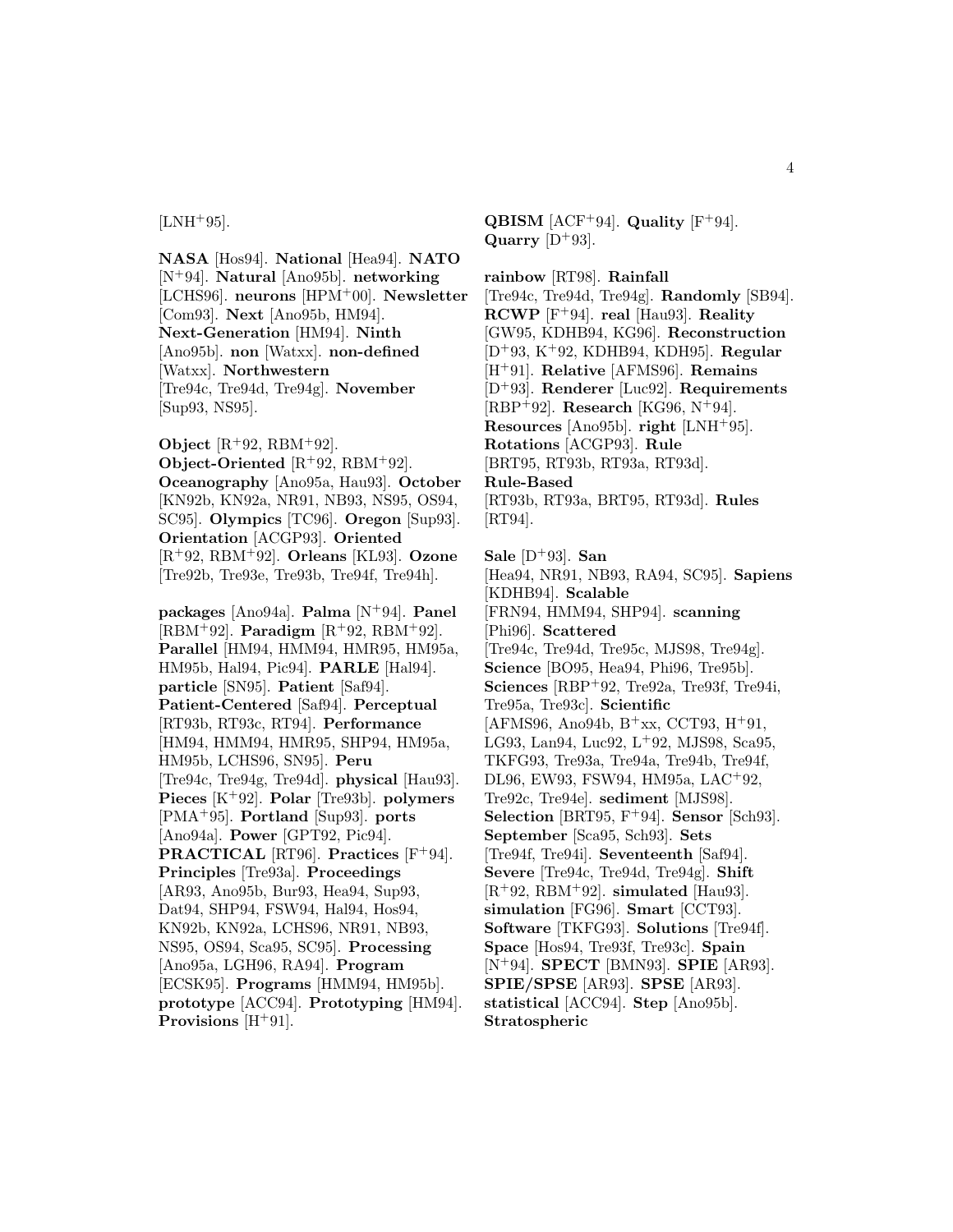#### *REFERENCES* 5

[Tre92b, Tre93e, Tre93b, Tre94h]. **structure** [PMA<sup>+</sup>95]. **Structures** [RT93c, TKFG93]. **Study** [RBP<sup>+</sup>92, HM95a, Tre94g]. **Supercomputing** [Sup93]. **Support** [ACF<sup>+</sup>94, LGH96]. **Symposium** [AR93, Ano95b, Saf94, Sca95]. **Synapse** [SB94]. **System** [FRN94, F<sup>+</sup>94, GPT92, IEE96, L<sup>+</sup>92, ACC94, LAC<sup>+</sup>92, Pic94]. **Systems** [Ano95a, Ano95b, LG93, R<sup>+</sup>92,  $RBM^+92, N^+94$ .

**Task** [Kna93, Kna94]. **Teaching** [Lan94]. **Techniques** [ACGP93, HK93, KCWG95, Tre94f, TG91, Tre93c]. **technologies** [Phi96]. **Texas** [Ano95a]. **Thomas** [D<sup>+</sup>93]. **Three** [BW93, D<sup>+</sup>93]. **Three-dimensional** [D<sup>+</sup>93]. **TN** [SHP94]. **Tool** [BRT95, SN95]. **Tools** [BO95, EW93, FG96, Phi96]. **TX** [Dat94]. **Types** [Watxx].

**Unifying** [Tre93a]. **University** [Ano94b, FSW94]. **USA** [Bur93, FSW94, Dat94, SHP94, KN92a, NR91, NB93, NS95, OS94, Sch93]. **Uses** [Ano94b, FSW94]. **Using** [DL96, Lan94, RT94,  $B^{+}xx$ ].

**V** [RA94]. **Vancouver** [Ano95b]. **VI** [Sch93]. **Vipar** [LGH96]. **Virtual** [GW95, KDHB94, KG96]. **Viscous** [BW93]. **vision** [RA94]. **Visual** [HMR95, Tre94f, RA94]. **Visualization** [AT95a, AT95c, Ano94b, BW93, BO95, GPT92, GR95, GW95, H<sup>+</sup>91, HM94, HMM94, HM95b, Hau93, HK93, K<sup>+</sup>92, KN92b, KN92a, KG96, Kna93, Kna94, LG93, Lan94, Luc92, L<sup>+</sup>92, NR91, NB93, NS95, OS94, Phi96, Pic94, RBP+92, R+92, RBM+92, RT93b, RT93a, RT94, RT96, Sca95, Tre93d, Tre93f, TKFG93, Tre93a, Tre93h, Tre93i, Tre93b, Tre93c, Tre94c, Tre94g, Tre94d, Tre94h, Tre95a, Tre95c, TC96, AT95b, Ano94a, DL96, EW93, FTD95, FSW94, HM95a, IBM93a, IBM93b, LGH96, LNH<sup>+</sup>95, LAC<sup>+</sup>92, MJS98,

RT93d, RT98, SN95, TG91, Tre92c, RT96]. **Visualizations** [Tre94i]. **Visualizing**  $[ACGP93, GR95, HM95b, HPM<sup>+</sup>00,$ KCWG95]. **Vortex** [Tre93b].

**Walking** [SB94]. **Washington** [OS94]. **Water**  $[F+94]$ . **Watersheds**  $[F+94]$ . **Weather** [TC96]. **Web** [DL96]. **WG** [FSW94]. **WG3.2** [Ano94b]. **Wide** [DL96]. **Working** [Ano94b, FSW94]. **Workshop** [Bur93, N<sup>+</sup>94]. **World** [Hea94, DL96].

**York** [MJS98]. **York/New** [MJS98].

# **References**

#### **Aliferis:1994:DEP**

[ACC94] C. Aliferis, E. Chao, and G. F. Cooper. Data Explorer: a prototype expert system for statistical analysis. In Safran [Saf94], pages 389–393. ISBN 0-07-001502-3. LCCN W3 SY5074K 1993.

# **Arya:1994:QED**

[ACF<sup>+</sup>94] M. Arya, W. Cody, C. Faloutsos, J. Richardson, and A. Toga. QBISM: Extending a DBMS to support 3D medical images. In Data Engineering '94 [Dat94], pages 314–325 (or 314–327??). ISBN 0-8186-5402-3 (case), 0- 8186-5400-7 (paperback), 0-8186- 5401-5 (microfiche). LCCN QA76.9.D3 I5582 1994. IEEE Computer Society Press order number 5400-02. IEEE Catalog Number 94CH3383-7.

#### **Alpern:1993:OMT**

[ACGP93] B. Alpern, L. Carter, M. Grayson, and C. Pelkie. Orientation maps: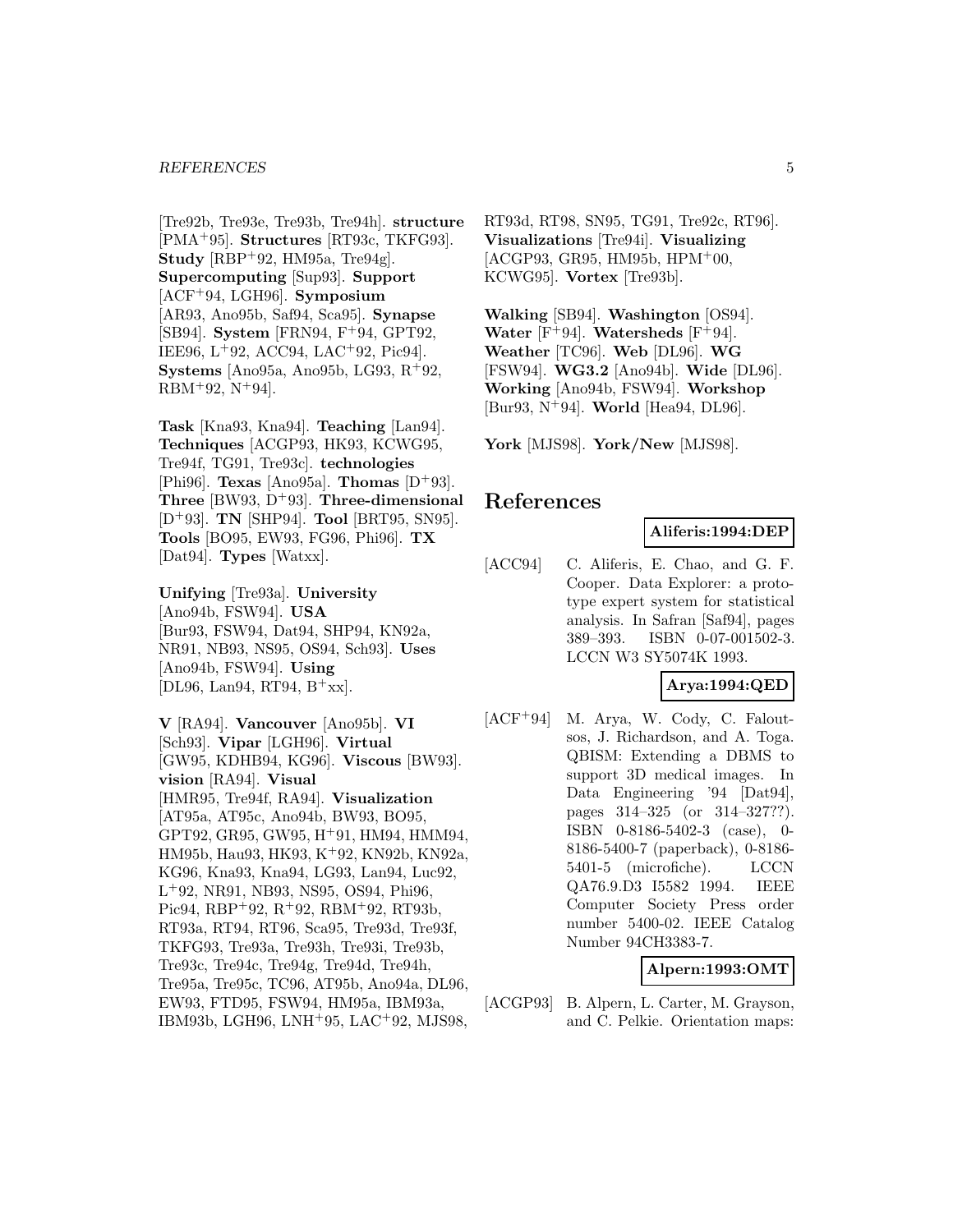Techniques for visualizing rotations (A consumer's guide). In Nielson and Bergeron [NB93], pages 183–188. ISBN 0-8186- 3942-3 (case), 0-8186-3940-7 (paper), 0-8186-3941-5 (microfiche). ISSN 1070-2385. LCCN T385 .I192 1993.

# **Abramson:1996:RDN**

[AFMS96] David Abramson, Ian Foster, John Michalakes, and Rok Socič. Relative debugging: A new methodology for debugging scientific applications. Communications of the ACM, 39(11): 69–77, November 1996. CO-DEN CACMA2. ISSN 0001-0782 (print), 1557-7317 (electronic). URL http://www.cit.gu.edu. au/~davida/guard.html. Uses IBM Data Explorer to illustrate the computational differences between two versions of the same program, using the Guard (Griffith University Relative Debugger) system to automatically carry out run-time monitoring and comparison of results of two implementations of the same program, possibly written in different programming languages, and possibly running on different computer architectures at different geographic locations.

#### **Anonymous:1994:IPD**

[Ano94a] Anonymous. IBM ports its Data Explorer 2-D and 3-D visualization packages to Alpha. Digital News and Review,  $11(16):8-?$ ?, August 1994. ISSN 1065-7452.

# **Anonymous:1994:VSC**

[Ano94b] Anonymous. Visualization in scientific computing: Uses in university education. IFIP WG3.2 Working Conference. IFIP Transactions. A. Computer Science and Technology, A-??(????):??, ???? 1994. CODEN ITATEC. ISSN 0926-5473.

# **Anonymous:1995:ICI**

[Ano95a] Anonymous, editor. 11th International Conference on Interactive Information and Processing Systems for Meteorology, Oceanography, and Hydrology: January 15– 20, 1995, Dallas, Texas, International conference on interactive information and processing systems for meteorology oceanography and hydrology. American Meteorological Society, Boston, MA, USA, 1995.

# **Anonymous:1995:NSN**

[Ano95b] Anonymous, editor. The Next Step: Ninth Annual Symposium on Geographic Information Systems in Natural Resources Management, March 27–30, 1995, Vancouver, British Columbia, Canada. Symposium Proceedings. GIS World, Fort Collins, CO, USA, 1995. ISBN 1-882610-15-6. Two volumes.

# **Allebach:1993:PSS**

[AR93] J. P. Allebach and B. E. Rogowitz, editors. Proceedings of the SPIE/ SPSE Symposium on Electronic Imaging, number 1913 in Proceedings — SPIE, The International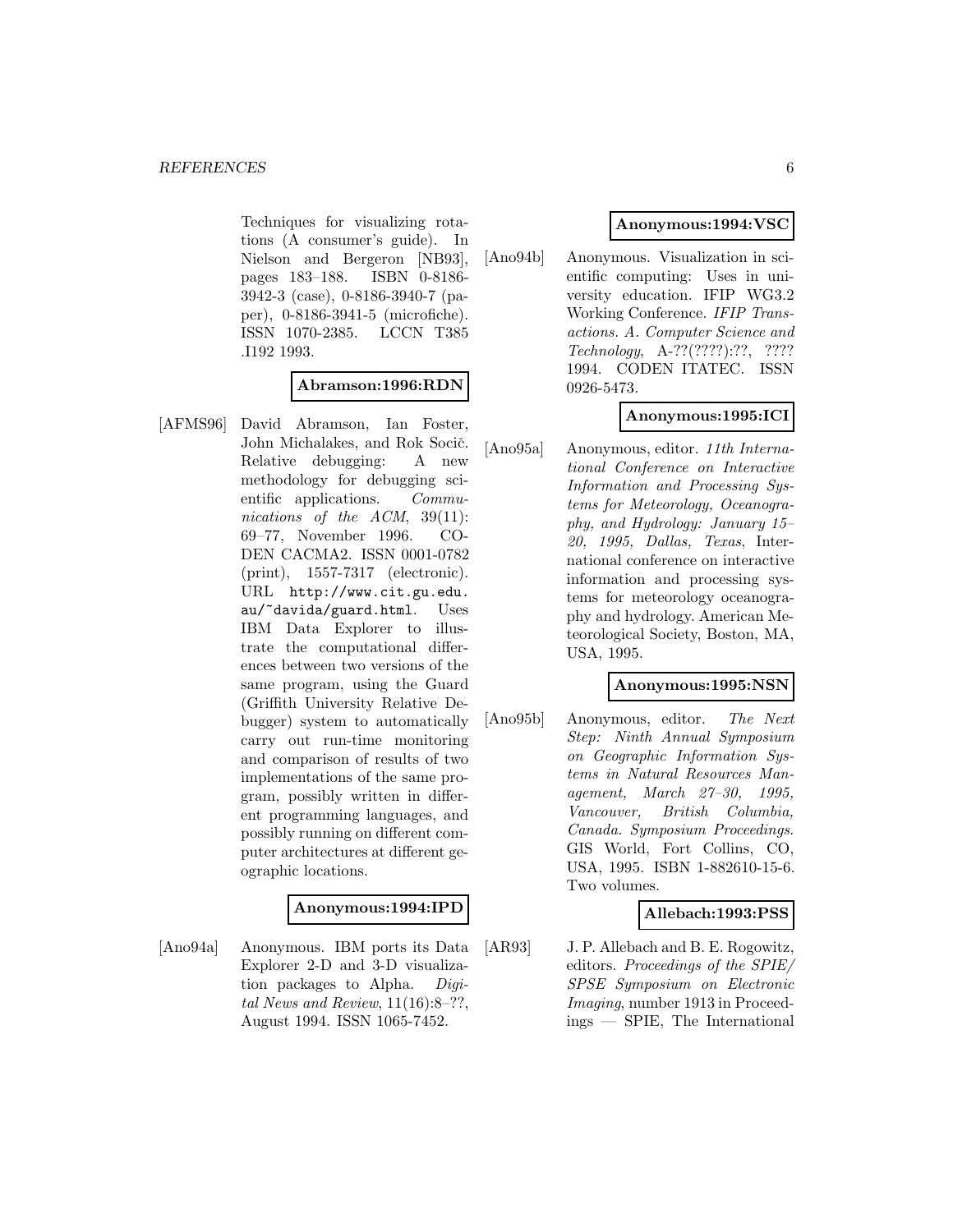Society for Optical Engineering. Society of Photo-optical Instrumentation Engineers (SPIE), Bellingham, WA, USA, February 1993. ISBN 0-8194-1146-9. ISSN 0361-0748. LCCN ????

# **Abram:1995:EDAb**

[AT95a] G. Abram and L. A. Treinish. An extended data-flow architecture for data analysis and visualization. In Nielson and Silver [NS95], pages 263–270, 461. ISBN 0-7803-3127-3, 0-8186-7187- 4, 0-7803-3128-1. ISSN 1070- 2385. LCCN T385 .I198 1995. IEEE Computer Society Press order number PR07187. IEEE Catalog Number 95CB35835.

#### **Abram:1995:EDAa**

[AT95b] Greg Abram and Lloyd A. Treinish. An extended data-flow architecture for data analysis and visualization. Research report RC 20001 (88338), IBM T. J. Watson Research Center, Yorktown Heights, NY, USA, February 21, 1995. 15 pp.

# **Abram:1995:EDAc**

[AT95c] Greg Abram and Lloyd A. Treinish. An extended data-flow architecture for data analysis and visualization. Computer Graphics, 29(2):17–21, May 1995. CODEN CGRADI, CPGPBZ. ISSN 0097- 8930 (print), 1558-4569 (electronic).

# **Bird:19xx:SMU**

 $[B^+xx]$  C. L. Bird et al. Scientific methodology using Data Explorer. Report 278, IBM UK Scientific Center, IBM Hursley, Winchester, UK, 19xx. ???? pp.

# **Brown:1993:LFS**

[BMN93] L. G. Brown, G. Q. Maguire, Jr., and M. E. Noz. Landmark-based 3D fusion of SPECT and CT images. In Schenker [Sch93], pages 166–175 (or 166–174??). ISBN 0-8194-1324-0. ISSN 0361-0748. LCCN TS510.S63 v.2059. Sensor Fusion VI.

# **Bowie:1995:DVM**

[BO95] Jack E. Bowie and Arthur J. Olson, editors. Data Visualization in Molecular Science: Tools for Insight and Innovation. Addison-Wesley, Reading, MA, USA, 1995. ISBN 0-201-58157-4. xviii + 285 pp. LCCN QD461 .D22 1995. Contents: Introduction — Application visualization system — Quantum chemistry visualization using the AVS Chemistry Viewer — Visualizing enzyme electrostatics with IBM Visualization Data Explorer — Interactive visualization of molecular scenarios with MOLCAD/SYBYL — Molecular surface comparison using Anaconda — Visualization approaches in quantum chemistry using UniChem — Visualizing electrostatic interactions with Insight II — Cerius2 molecular modeling software for industrial applications — The CAChe WorkSystem and molecular mechanics: coordination of DBT on MoS2 — Visualization and representation in chemical education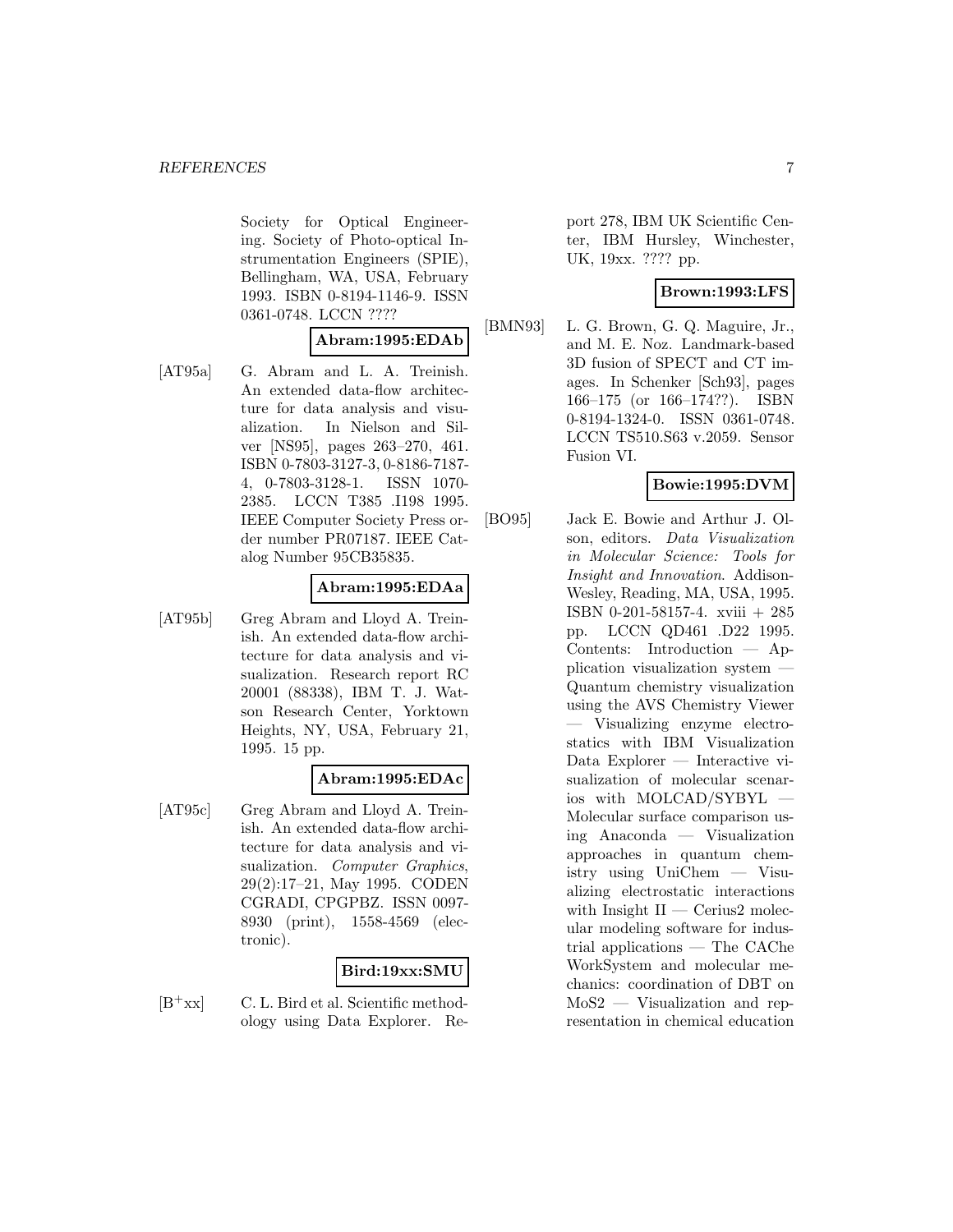using HyperChem — Visualization supplier reference.

#### **Bergman:1995:RTA**

[BRT95] L. D. Bergman, B. E. Rogowitz, and L. A. Treinish. A rulebased tool for assisting colormap selection. In Nielson and Silver [NS95], pages 118–125, 444. ISBN 0-7803-3127-3, 0-8186-7187- 4, 0-7803-3128-1. ISSN 1070- 2385. LCCN T385 .I198 1995. IEEE Computer Society Press order number PR07187. IEEE Catalog Number 95CB35835.

# **Burton:1993:PFI**

[Bur93] James S. Burton, editor. Proceedings of the Federal Interagency Workshop on Hydrologic Modeling Demands for the 90's: June 6–9, 1993, Fort Collins, CO, USA, number 93-4018 in Water-resources investigations report. U.S. Geological Survey, Reston, VA, USA, 1993. ISBN ???? LCCN GB701 .W39 no. 93-4018. PB Reports PB95-186615.

# **Barley:1993:MVT**

[BW93] J. J. Barley and D. W. Williams. Modeling and visualization of three dimensional miscible viscous fingering. In Earnshaw and Watson [EW93], pages 261–278. ISBN 0-12-227745-7. LCCN T385 .A68 1993. Proceedings of the British Computer Society Conference on Animation and Scientific Visualization, December 1992.

#### **Christian:1993:SAL**

[CCT93] C. Christian, R. Cromp, and

L. Treinish. Smart access to large scientific datasets. In Supercomputing '93 [Sup93], pages 372–375. ISBN 0-8186-4342-0, 0- 8186-4340-4, 0-8186-4341-2 (microfiche). ISSN 1063-9535. LCCN QA76.5 .S894 1993. IEEE Computer Society Press order number 4340-02. IEEE catalog number 93CH3342-3. ACM order number 415932.

# **IBM:1993:DEC**

[Com93] Data Explorer Communiqué Newsletter, 1(1), April 1993. IBM Corporation, Yorktown Heights, NY, USA.

#### **Dean:1993:TCC**

[D<sup>+</sup>93] D. Dean et al. Three-dimensional CT composite reconstruction of sale and Thomas quarry cranial remains. In Proceedings of Symposium on Image Acquisition, Analysis and Archiving: New Research Directions in Physical Anthropology, 62nd Annual Meeting of the American Association of Physical Anthropologists, April, 1993, page ?? ????, ????, 1993. ISBN ???? LCCN ???? N. American Journal of Physical Anthropology, Supplement 16:79.

# **IEEE:1994:PIC**

[Dat94] Proceedings, the 10th International Conference on Data Engineering: February 14–18, 1994, Houston, TX, USA. IEEE Computer Society Press, 1109 Spring Street, Suite 300, Silver Spring, MD 20910, USA, February 1994. ISBN 0-8186-5402-3 (case), 0- 8186-5400-7 (paperback), 0-8186-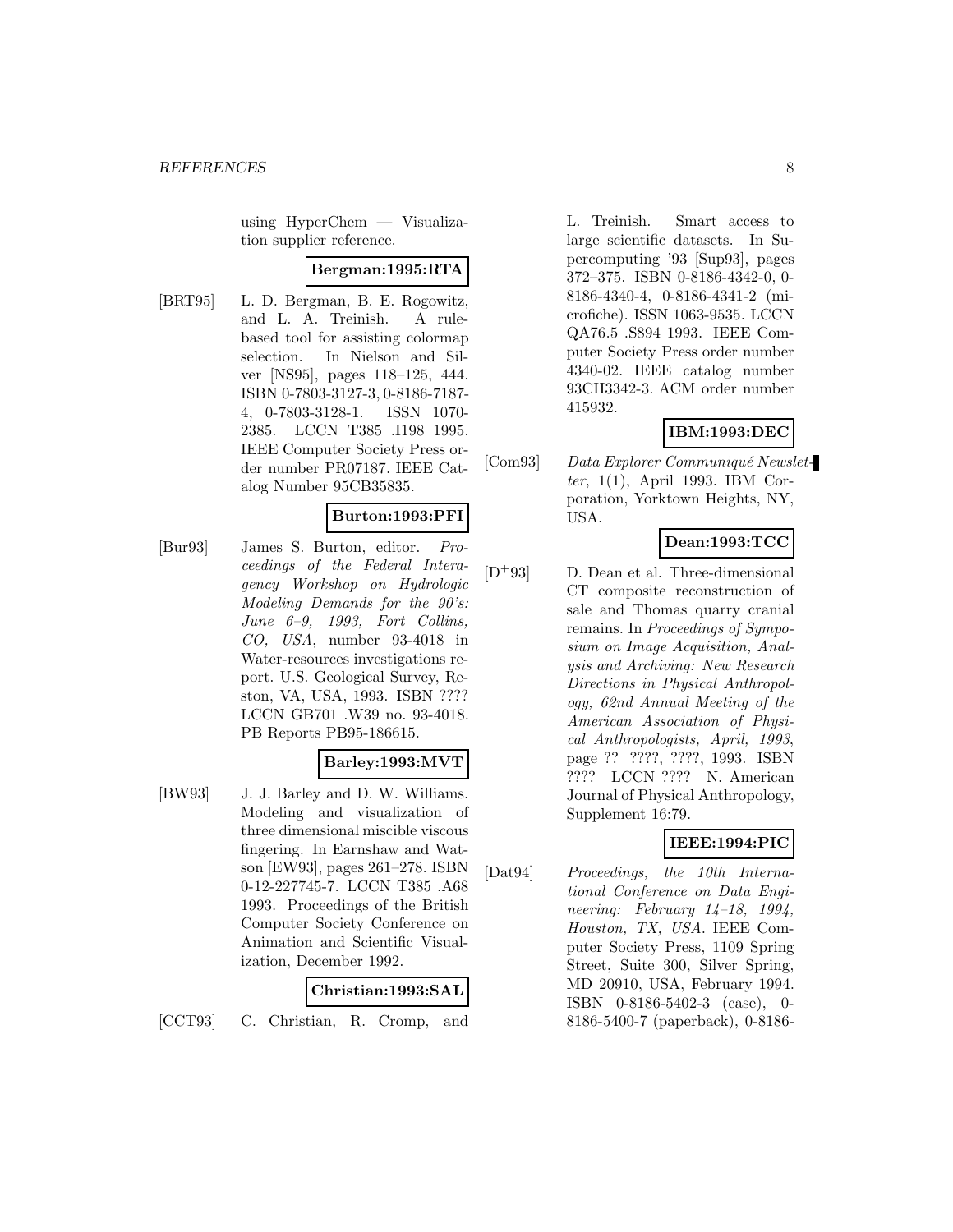5401-5 (microfiche). LCCN QA76.9.D3 I5582 1994. IEEE Computer Society Press order number 5400-02. IEEE Catalog Number 94CH3383-7.

#### **Doerr:1996:UDL**

[DL96] H. M. Doerr and B. R. Land. Using a dataflow language and the World Wide Web for scientific visualization. *Computer Applica*tions in Engineering Education, 4 (2):161–168, ???? 1996. CODEN CAPEED. ISSN 1061-3773.

#### **Eichinger:1995:PIL**

[ECSK95] W. Eichinger, N. Collins, R. Sefecka, and Howard Kraye. Program integrates lidar data for display. Laser Focus World, 31(10): S15–S17, October 1995. CODEN LFWOE8. ISSN 1043-8092.

#### **Earnshaw:1993:ASV**

[EW93] R. A. Earnshaw and D. Watson, editors. Animation and scientific visualization: tools and applications. Academic Press, New York, NY, USA, 1993. ISBN 0- 12-227745-7. LCCN T385 .A68 1993. Proceedings of the British Computer Society Conference on Animation and Scientific Visualization, December 1992.

# **Foster:1994:REK**

[F<sup>+</sup>94] M. Foster et al. RCWP expert, a knowledge and GIS based system for selection, evaluation, and design of water quality control practices in agricultural watersheds. In Proceedings GRASS User's Conference, March 1994, page ?? ????, ????, 1994.

# **Finsterwalder:1996:AFI**

[FG96] R. Finsterwalder and G. Grubel. The ANDECS framework for integrating dynamics modeling, simulation and CACSD tools in interactive loops. In IEE [IEE96], pages 3/1–3/2.

# **Ford:1994:MSS**

[FRN94] R. Ford, S. Running, and R. Nemani. A modular system for scalable ecological modeling. In IEEE C325I Sciences & Engineering, 1, Fall, 1994, pages 32– 44. IEEE Computer Society Press, 1109 Spring Street, Suite 300, Silver Spring, MD 20910, USA, 1994.

#### **Franklin:1994:UEU**

[FSW94] S. D. Franklin, A. R. Stubberud, and L. P. Wiedeman, editors. University education uses of visualization in scientific computing: proceedings of the IFIP WG 3.2 Working Conference on Visualization in Scientific Computing, Uses in University Education, Irvine, CA, USA, number A-48 in IFIP Transactions. A, Computer Science and Technology. North-Holland Publishing Co., Amsterdam, The Netherlands, July 1994. ISBN 0-444- 81543-0. ISSN 0926-5473. LCCN T385 .I194 1993.

# **Ford:1995:DIB**

[FTD95] R. Ford, D. Thompson, and T. Duce. Data interchange between GIS and visualization environments. In Anonymous [Ano95b], pages 1011–1015 (vol.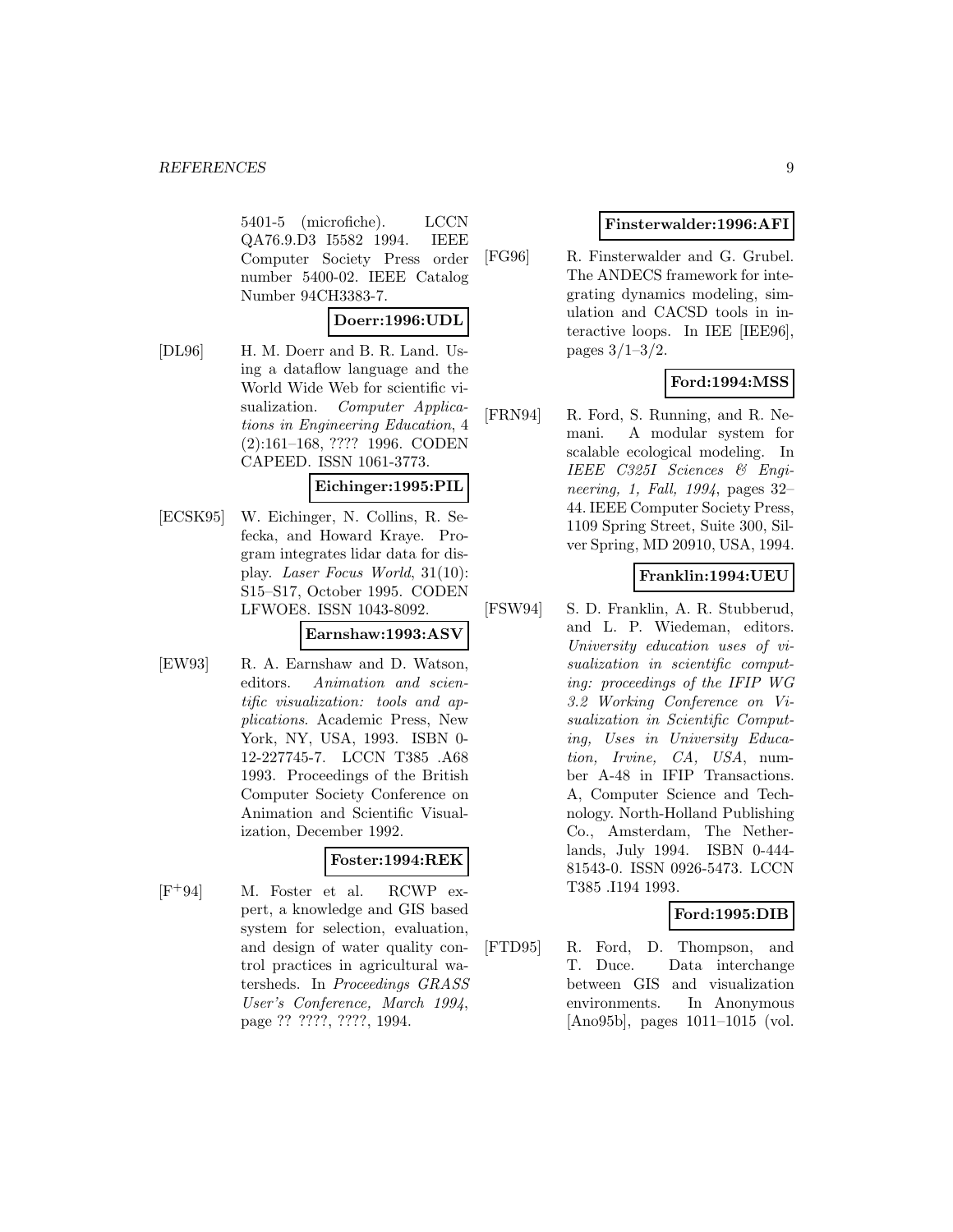2). ISBN 1-882610-15-6. Two volumes.

#### **Garcia:1992:PVS**

[GPT92] Armando Garcia, Abraham Peled, and Lloyd A. Treinish. The power visualization system, 1992. 1 videocassette (50 min.).

# **Gillilan:1995:VEE**

[GR95] R. E. Gillilan and D. R. Ripoll. Visualizing enzyme electrostatics visualization Data Explorer. In Bowie and Olson [BO95], chapter 3, page ?? ISBN 0-201-58157- 4. LCCN QD461 .D22 1995. Contents: Introduction — Application visualization system — Quantum chemistry visualization using the AVS Chemistry Viewer — Visualizing enzyme electrostatics with IBM Visualization Data Explorer — Interactive visualization of molecular scenarios with MOLCAD/SYBYL — Molecular surface comparison using Anaconda — Visualization approaches in quantum chemistry using UniChem — Visualizing electrostatic interactions with Insight  $II -$  Cerius2 molecular modeling software for industrial applications — The CAChe WorkSystem and molecular mechanics: coordination of DBT on MoS2 — Visualization and representation in chemical education using HyperChem — Visualization supplier reference.

# **Gillilan:1995:VVR**

[GW95] Richard E. Gillilan and Frank Wood. Visualization, virtual reality, and animation with the

data flow model of computing. Computer Graphics, 29 (2):55–58, May 1995. CODEN CGRADI, CPGPBZ. ISSN 0097- 8930 (print), 1558-4569 (electronic).

# **Haber:1991:DMS**

[H<sup>+</sup>91] R. Haber et al. A data model for scientific visualization with provisions for regular and irregular grids. In Nielson and Rosenblum [NR91], pages 298–305. ISBN 0-8186-2245-8 (paper), 0-8186- 2247-4 (case), 0-8186-2246-6 (microfiche), 0-8186-2245-8 (paperback). LCCN T385 .I192 1991. IEEE Computer Society Press order number 2245. IEEE catalog number 91CH3046-0.

# **Halatsis:1994:PPA**

[Hal94] C. Halatsis, editor. PARLE '94: parallel architectures and languages Europe: 6th International PARLE Conference, Athens, Greece, July  $4-8$ , 1994: proceedings, volume 817 of Lecture Notes in Computer Science. Springer-Verlag, Berlin, Germany / Heidelberg, Germany / London, UK / etc., 1994. CODEN LNCSD9. ISBN 3-540-58184- 7 (Berlin), 0-387-58184-7 (New York). ISSN 0302-9743 (print), 1611-3349 (electronic). LCCN QA76.58 .I564 1994.

# **Haus:1993:VRS**

[Hau93] J. Haus. Visualization of real and simulated data in physical oceanography. In Earnshaw and Watson [EW93], pages 225–236.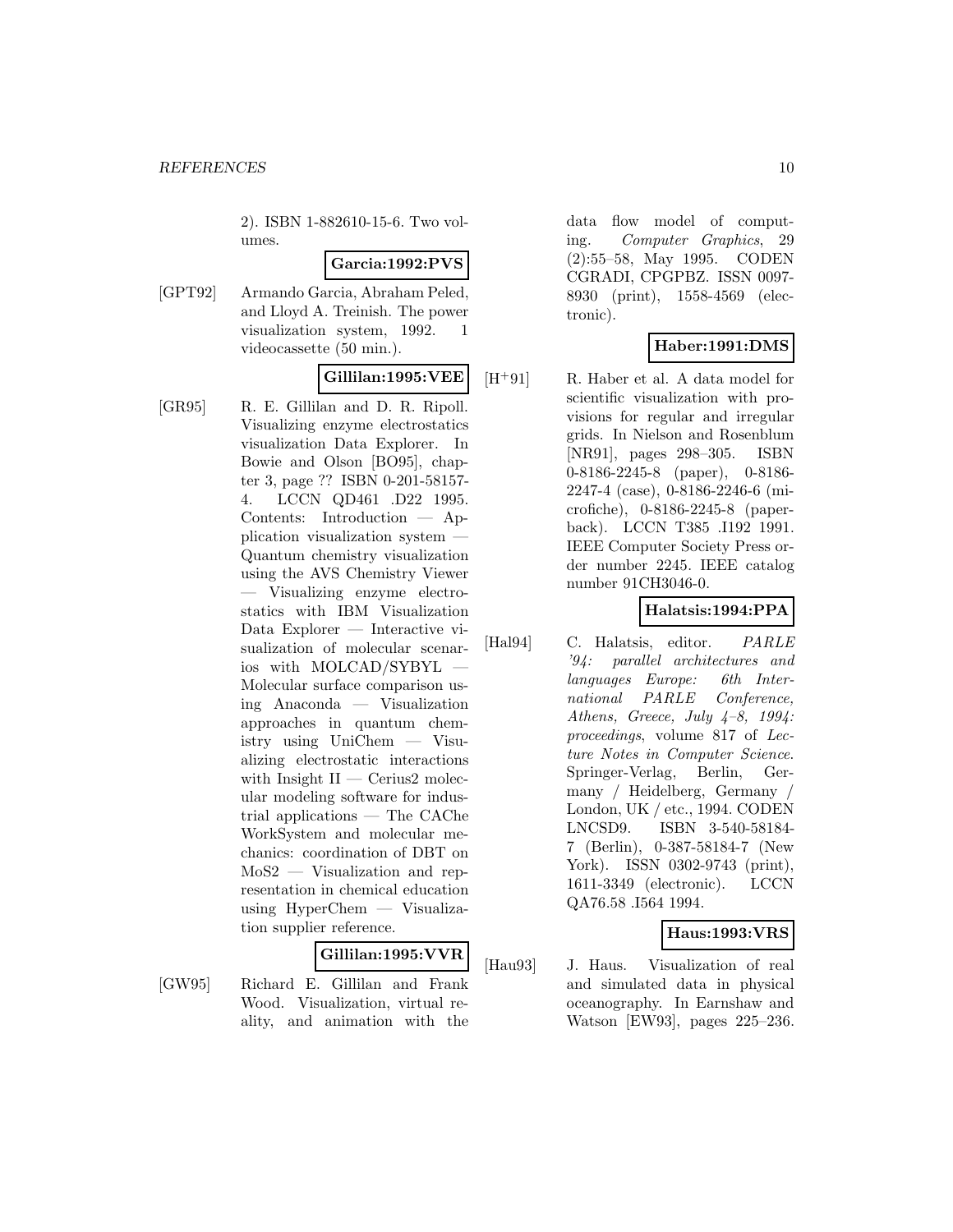ISBN 0-12-227745-7. LCCN T385 .A68 1993. Proceedings of the British Computer Society Conference on Animation and Scientific Visualization, December 1992.

#### **Heasley:1994:SCW**

[Hea94] Cynthia Heasley, editor. Science and A Changing World: Proceedings of AAAS '94. (The 160th National Meeting of American Association for the Advancement of Science), San Francisco, February 18–23, 1994, number 94-04S in AAAS Publications. American Association for the Advancement of Science, Washington, DC, USA, February 1994. ISBN ???? LCCN ????

# **Hay:1993:VTH**

[HK93] L. Hay and L. Knapp. Visualization techniques for hydrologic modeling. In Burton [Bur93], pages 3–1–3–8. ISBN ???? LCCN GB701 .W39 no. 93-4018. PB Reports PB95-186615.

# **Hackstadt:1994:NGP**

[HM94] S. T. Hackstadt and A. D. Malony. Next-generation parallel performance visualization: A prototyping environment for visualization development. In Halatsis [Hal94], pages 192–201. CODEN LNCSD9. ISBN 3-540-58184- 7 (Berlin), 0-387-58184-7 (New York). ISSN 0302-9743 (print), 1611-3349 (electronic). LCCN QA76.58 .I564 1994. URL http:/ /www.cs.uoregon.edu/~hacks/ research/publications.html. Also, University or Oregon, Deopt. of Computer and Information

Science, Technical Report CIS-TR-23, October 1993.

#### **Hackstadt:1995:CSA**

[HM95a] S. T. Hackstadt and A. D. Malony. Case study: applying scientific visualization to parallel performance visualization. Proceedings of the SPIE — The International Society for Optical Engineering, 2410:238–247, 1995. CO-DEN PSISDG. ISSN 0277-786X (print), 1996-756X (electronic).

# **Hackstadt:1995:VBV**

[HM95b] Steven T. Hackstadt and Allen D. Malony. Visualization blackboard: Visualizing parallel programs and performance. IEEE Computer Graphics and Applications, 15(4):12–14, July 1995. CODEN ICGADZ. ISSN 0272- 1716 (print), 1558-1756 (electronic).

# **Hackstadt:1994:SPV**

[HMM94] S. T. Hackstadt, A. D. Malony, and B. Mohr. Scalable performance visualization for dataparallel programs. In SHPCC '94 [SHP94], pages 342–349. ISBN 0-8186-5680-8 (paper), 0- 8186-5681-6 (microfiche). LCCN QA76.5 .S244 1994. URL http:/ /www.cs.uoregon.edu/~hacks/ research/publications.html. Also, University of Oregon, Dept of Computer and Information Science, Technical Report CIS-TR-94-09, March, 1994.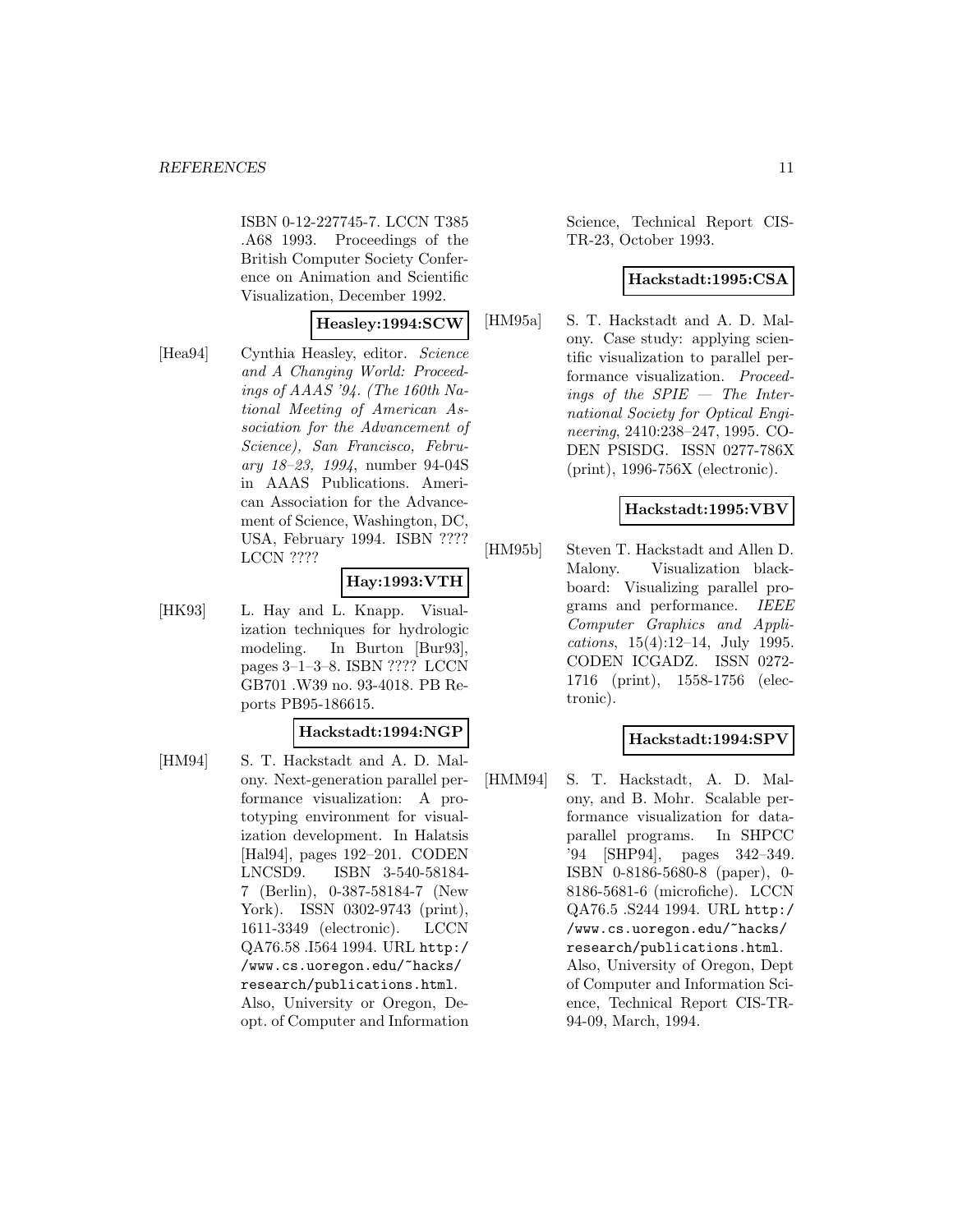#### *REFERENCES* 12

# **Heath:1995:VDP**

[HMR95] Michael T. Heath, Allen D. Malony, and Diane T. Rover. The visual display of parallel performance data. *Computer*, 28(11): 21–28, November 1995.

#### **Hostetter:1994:GCS**

[Hos94] Carl F. Hostetter, editor. 1994 Goddard Conference on Space Applications of Artificial Intelligence: proceedings of a conference held at NASA Goddard Space Flight Center, Greenbelt, Maryland, May  $10-12$ , 1993 [i.e. 1994], number 3268 in NASA Conference Publication. National Aeronautics and Space Administration, Washington, DC, USA, May 1994. ISSN 0191-7811. LCCN TL 787 G62 1994.

#### **Haines:2000:VCB**

 $[HPM^+00]$  K. G. Haines, B. A. Pearlmutier, J. A. Moya, K. Edlund, and T. P. Caudell. Visualizing communication between neurons in the lamina ganglionaris of Musca domestica. In S.-I. Amari, C. L. Giles, M. Gori, and V. Piuri, editors, International Joint Conference on Neural Networks, 2000. IJCNN 2000, Proceedings of the IEEE-INNS-ENNS, 24–27 July 2000, volume 3, pages  $53-$ 58. IEEE Computer Society Press, 1109 Spring Street, Suite 300, Silver Spring, MD 20910, USA, 2000. ISBN 0-7695-0619-4. LCCN QA76.5 .I558 2000; QA76.87.I57 2000.

# **IBM:1993:IVDa**

[IBM93a] IBM Corporation, Yorktown Heights, NY, USA. IBM visualization Data Explorer, third edition, February 1993. various pp.

# **IBM:1993:IVDb**

[IBM93b] IBM Corporation, Yorktown Heights, NY, USA. IBM visualization Data Explorer, fourth edition, October 1993. various pp.

#### **IEE:1996:ICA**

[IEE96] IEE, editor. IEE Colloquium on Advances in Computer-Aided Control System Design (Digest), volume 96. IEE, London, UK, 1996.

# **Kalvin:1992:VAR**

[K<sup>+</sup>92] A. Kalvin et al. Visualization in anthropology: Reconstruction of human fossils from multiple pieces. In Kaufman and Nielson [KN92a], pages 404–409. ISBN 0-8186-2897-9 (case), 0- 8186-2896-0 (microfiche), 0-8186- 2897-9. LCCN T385 .I192 1992. IEEE Computer Society Press order number 2897. IEEE catalog no. 92CH3201-1.

# **King:1995:ATV**

[KCWG95] B. King, P. Collins, E. Wolanski, and D. Galloway. Animation techniques for visualizing coastal flow dynamics. In Spaulding and Cheng [SC95], pages 192– 203. ISBN 0-7844-0165-9. LCCN GC96.5 .E772 1996.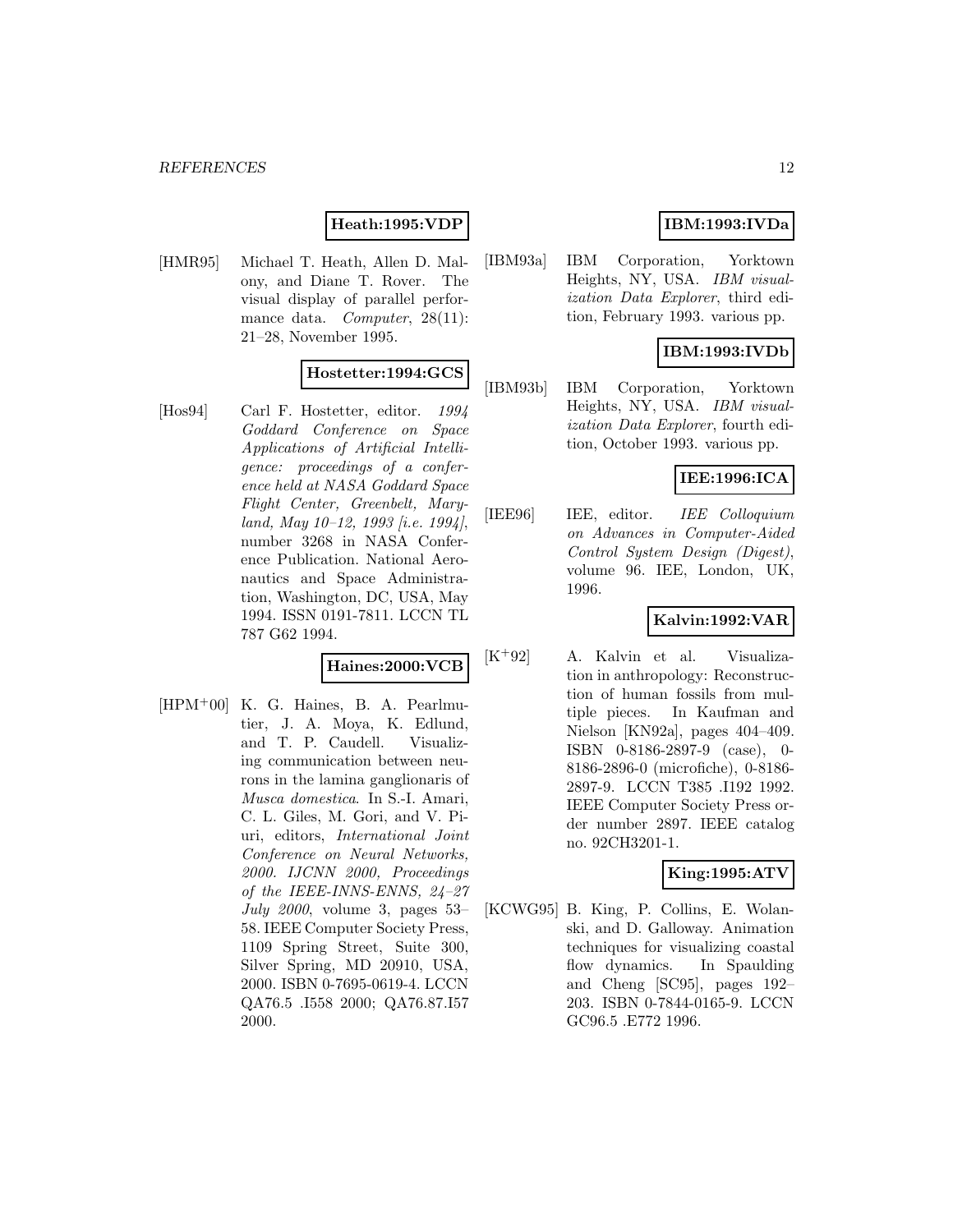# **Kalvin:1995:RHF**

[KDH95] Alan D. Kalvin, David Dean, and Jean-Jacques Hublin. Reconstruction of human fossils. IEEE Computer Graphics and Applications, 15(1):12–15, January 1995. CO-DEN ICGADZ. ISSN 0272-1716 (print), 1558-1756 (electronic).

# **Kalvin:1994:VRR**

[KDHB94] Alan Kalvin, David Dean, Jean-Jacques Hublin, and Marc Braun. Virtual reality reconstruction of early homo sapiens fossils from morocco. In Heasley [Hea94], pages 152–?? ISBN ???? LCCN ???? Abstract number 355.

#### **King:1996:FVR**

[KG96] E. King and Richard Gillilan. The frontiers of virtual reality and visualization in biochemical research. Scientific Computing  $\mathcal B$ Automation, 8:20–22, July 1996. CODEN SCOAEG. ISSN 0891- 9003.

#### **Kelly:1993:JMF**

[KL93] Gary G. Kelly and Anthony J. Lewis, editors. Joint meeting — February 1993, New Orleans, LA, number 1 in ACSM ASPRS Annual Convention. American Congress on Surveying and Mapping. American Society for Photogrammetry and Remote Sensing, Falls Church, VA, USA, February 1993. ISBN 0-944426- 93-X (set), 0-944426-94-8 (vol. 1), 0-944426-95-6 (vol. 2), 0-944426- 96-4 (vol. 3). LCCN ???? Three volumes. Vol. 1: ACSM technical papers / Gary G. Kelly, editor; Vol. 2: ASPRS technical papers, remote sensing / Anthony J. Lewis, editor; Vol. 3: AS-PRS technical papers, GIS, photogrammetry and modeling / Anthony J. Lewis, editor.

# **Kaufman:1992:VPO**

[KN92a] Arie E. Kaufman and Gregory M. Nielson, editors. Visualization '92: proceedings, October 19–23, 1992 Boston, MA, USA. IEEE Computer Society Press, 1109 Spring Street, Suite 300, Silver Spring, MD 20910, USA, 1992. ISBN 0-8186-2897-9 (case), 0- 8186-2896-0 (microfiche), 0-8186- 2897-9. LCCN T385 .I192 1992. IEEE Computer Society Press order number 2897. IEEE catalog no. 92CH3201-1.

# **Kaufman:1992:SVR**

[KN92b] Arie E. Kaufman and Gregory M. Nielson, editors. Visualization '92: proceedings, October 19– 23, 1992, Boston, Massachusetts. IEEE Computer Society Press, 1109 Spring Street, Suite 300, Silver Spring, MD 20910, USA, 1992. ISBN 0-8186-2897-9. LCCN T385 .I192 1992. IEEE catalog number 92CH3201-1.

# **Knapp:1993:TAG**

[Kna93] L. Knapp. Task analysis and geographic visualization. In Kelly and Lewis [KL93], pages 190– 199. ISBN 0-944426-93-X (set), 0- 944426-94-8 (vol. 1), 0-944426-95- 6 (vol. 2), 0-944426-96-4 (vol. 3). LCCN ???? Three volumes. Vol. 1: ACSM technical papers / Gary G. Kelly, editor; Vol. 2: ASPRS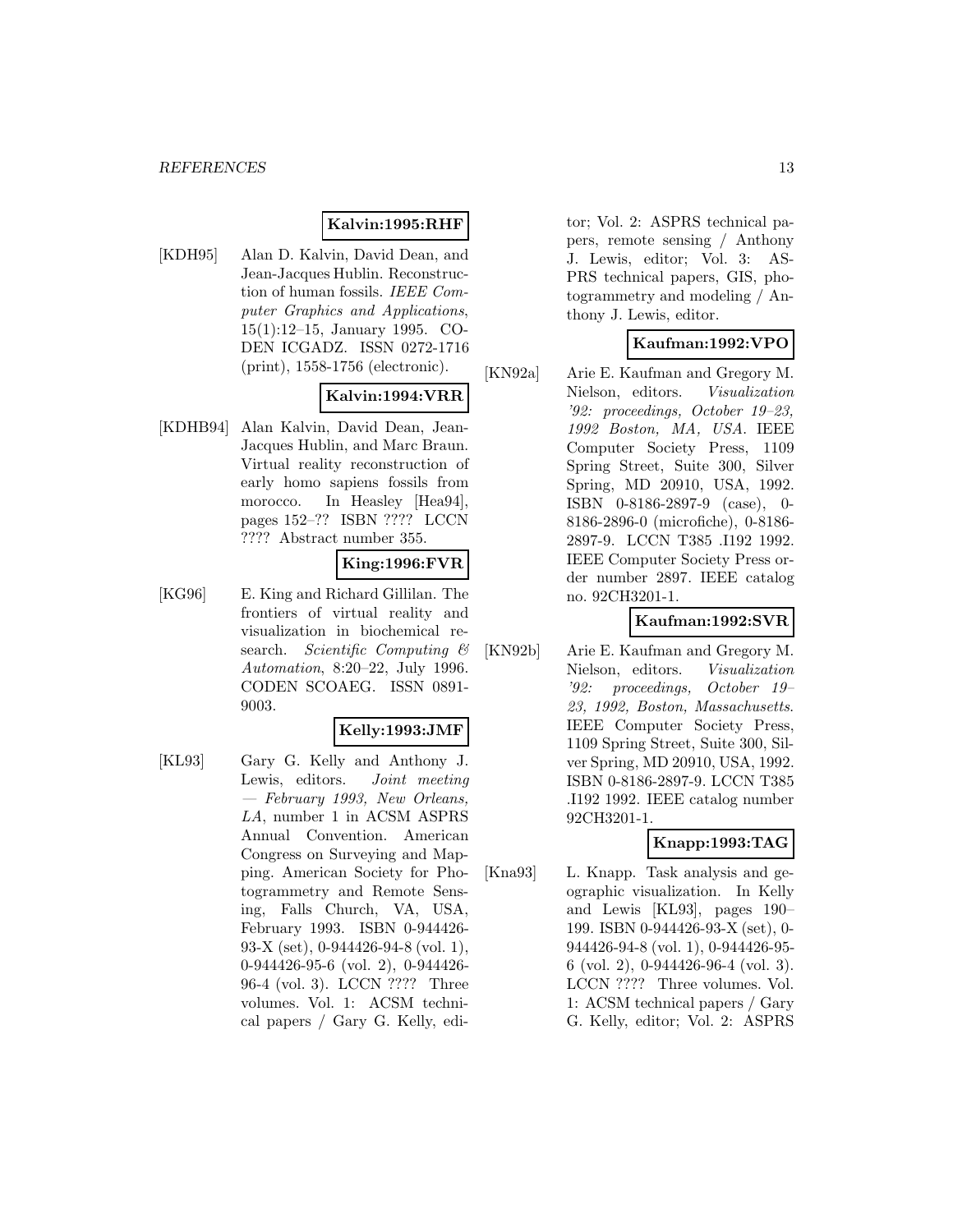technical papers, remote sensing / Anthony J. Lewis, editor; Vol. 3: ASPRS technical papers, GIS, photogrammetry and modeling / Anthony J. Lewis, editor.

# **Knapp:1994:TAA**

[Kna94] L. Knapp. A task analysis approach to visualization of geographic data. In Nyerges et al. [N<sup>+</sup>94], pages 355–372. ISBN 0- 7923-3595-3. LCCN G70.2.C63 1995.

# **Lucus:1992:ASV**

 $[L+92]$  B. Lucus et al. An architecture for a scientific visualization system. In Kaufman and Nielson [KN92a], pages 107–113. ISBN 0-8186- 2897-9 (case), 0-8186-2896-0 (microfiche), 0-8186-2897-9. LCCN T385 .I192 1992. IEEE Computer Society Press order number 2897. IEEE catalog no. 92CH3201-1.

# **Lucas:1992:ASV**

 $[LAC+92]$  B. Lucas, G. D. Abram, N. S. Collins, D. A. Epstein, D. L. Gresh, and K. P. McAuliffe. An architecture for a scientific visualization system. In Kaufman and Nielson [KN92b], pages 107–114. ISBN 0-8186-2897-9. LCCN T385 .I192 1992. IEEE catalog number 92CH3201-1.

# **Land:1994:TCG**

[Lan94] B. R. Land. Teaching computer graphics and scientific visualization using the dataflow, block diagram language Data Explorer. In Franklin et al. [FSW94], pages 33– 36. ISBN 0-444-81543-0. ISSN

0926-5473. LCCN T385 .I194 1993.

# **Liddell:1996:HCN**

[LCHS96] Heather Mary Liddell, A. Colbrook, B. Hertzberger, and P. Sloot, editors. Highperformance computing and networking: international conference and exhibition, HPCN EUROPE 1966, Brussels, Belgium, April 15–19, 1996: proceedings, volume 1067 of Lecture Notes in Computer Science. Springer-Verlag, Berlin, Germany / Heidelberg, Germany / London, UK / etc., 1996. ISBN 3-540-61142-8 (paperback). ISSN 0302-9743 (print), 1611-3349 (electronic). LCCN QA76.88 .H52 1996.

# **Land:1993:SVC**

[LG93] B. R. Land and R. E. Gillilan. Scientific visualization of chemical systems. In Supercomputing '93 [Sup93], pages 296–300. ISBN 0-8186-4342-0, 0-8186-4340-4, 0- 8186-4341-2 (microfiche). ISSN 1063-9535. LCCN QA76.5 .S894 1993. IEEE Computer Society Press order number 4340-02. IEEE catalog number 93CH3342- 3. ACM order number 415932.

# **Larkin:1996:VLS**

[LGH96] S. Larkin, A. J. Grant, and W. T. Hewitt. "Vipar" libraries to support distribution and processing of visualization datasets. In Liddell et al. [LCHS96], pages 711– 721. ISBN 3-540-61142-8 (paperback). ISSN 0302-9743 (print), 1611-3349 (electronic). LCCN QA76.88 .H52 1996.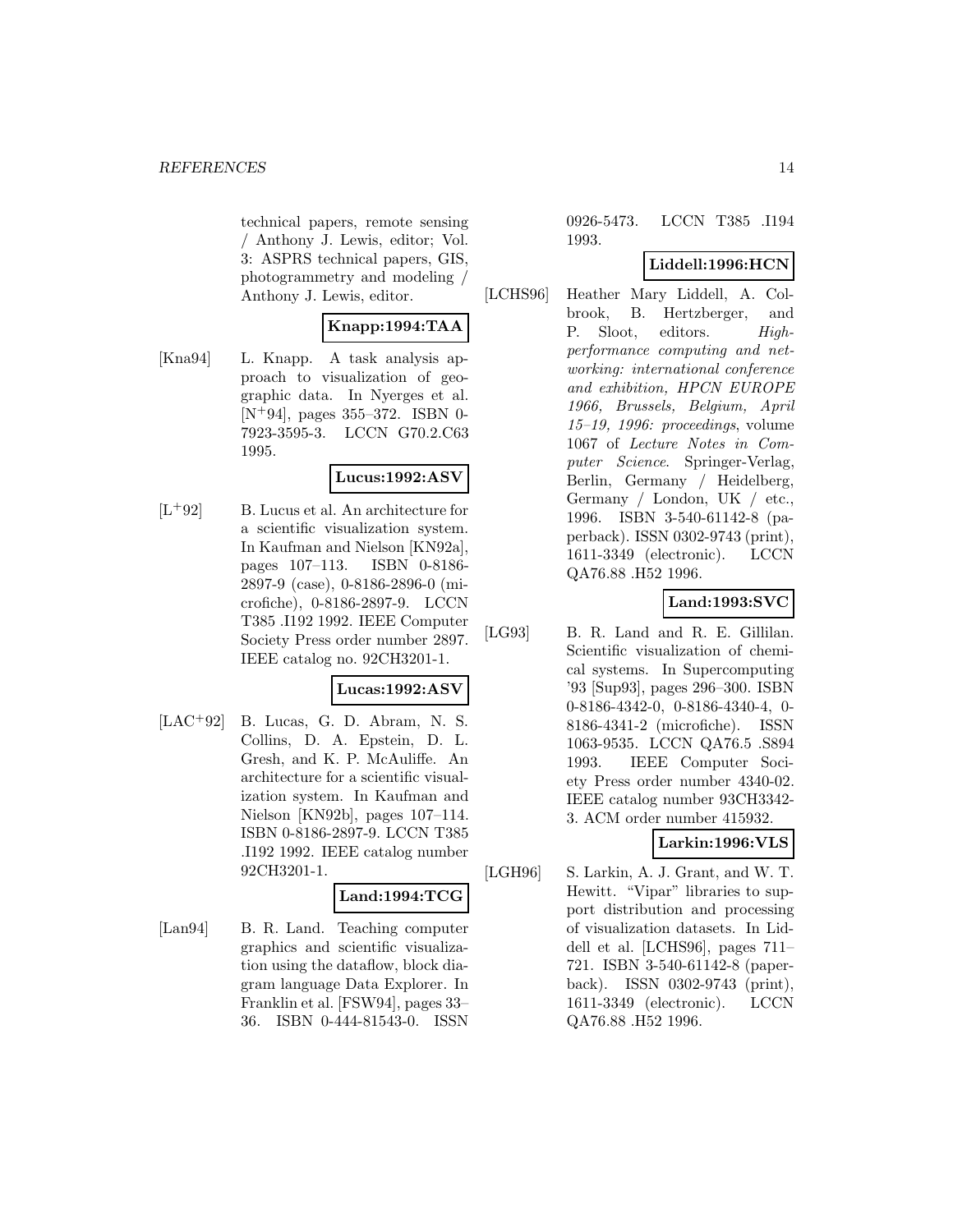# **Lee:1995:MRE**

[LNH<sup>+</sup>95] K. Lee, Jun Ni, T. Halverson, E. van Wyk, and J. R. Brown. Is an MVE the right environment for your visualization application? Computer Graphics,  $29(2):49-51$ , May 1995. CO-DEN CGRADI. ISSN 0097-8930 (print), 1558-4569 (electronic).

# **Lucas:1992:SVR**

[Luc92] B. Lucas. A scientific visualization renderer. In Kaufman and Nielson [KN92a], pages 227–234. ISBN 0-8186-2897-9 (case), 0- 8186-2896-0 (microfiche), 0-8186- 2897-9. LCCN T385 .I192 1992. IEEE Computer Society Press order number 2897. IEEE catalog no. 92CH3201-1.

# **Ma:1998:SVD**

[MJS98] H. Ma, K. W. Jones, and E. A. Stern. Scientific visualization and data modeling of scattered sediment contaminant data in New York/New Jersey estuaries. In D. Ebert, H. Rushmeier, and H. Hagen, editors, Proceedings: Visualization '98, 18–23 October 1998, pages 67–470, 569. IEEE Computer Society Press, 1109 Spring Street, Suite 300, Silver Spring, MD 20910, USA, 1998. ISBN 0-8186-9176-X. LCCN T385 .I42 1998. IEEE catalog number 98CB36276.

# **Nyerges:1994:CAH**

[N<sup>+</sup>94] Timothy L. Nyerges et al., editors. Cognitive aspects of human-computer interaction for geographic information systems: NATO Advanced research work $shop$  — March 20-25, 1994, Palma de Mallorca, Spain, number 83 in NATO ASI Series D Behavioural and Social Sciences. Kluwer Academic Publishers Group, Norwell, MA, USA, and Dordrecht, The Netherlands, March 1994. ISBN 0-7923-3595-3. LCCN G70.2.C63 1995.

# **Nielson:1993:VAC**

[NB93] Gregory M. Nielson and Dan Bergeron, editors. Visualization '93: proceedings, October 25–29, 1993, San Jose, CA, USA. IEEE Computer Society Press, 1109 Spring Street, Suite 300, Silver Spring, MD 20910, USA, October 1993. ISBN 0-8186-3942-3 (case), 0-8186-3940-7 (paper), 0- 8186-3941-5 (microfiche). ISSN 1070-2385. LCCN T385 .I192 1993.

# **Nielson:1991:VPO**

[NR91] Gregory M. Nielson and Lawrence J. Rosenblum, editors. Visualization '91: proceedings, October 22– 25, 1991, San Diego, CA, USA. IEEE Computer Society Press, 1109 Spring Street, Suite 300, Silver Spring, MD 20910, USA, October 1991. ISBN 0-8186-2245-8 (paper), 0-8186-2247-4 (case), 0- 8186-2246-6 (microfiche), 0-8186- 2245-8 (paperback). LCCN T385 .I192 1991. IEEE Computer Society Press order number 2245. IEEE catalog number 91CH3046-  $\Omega$ .

# **Nielson:1995:VPO**

[NS95] Gregory M. Nielson and Debo-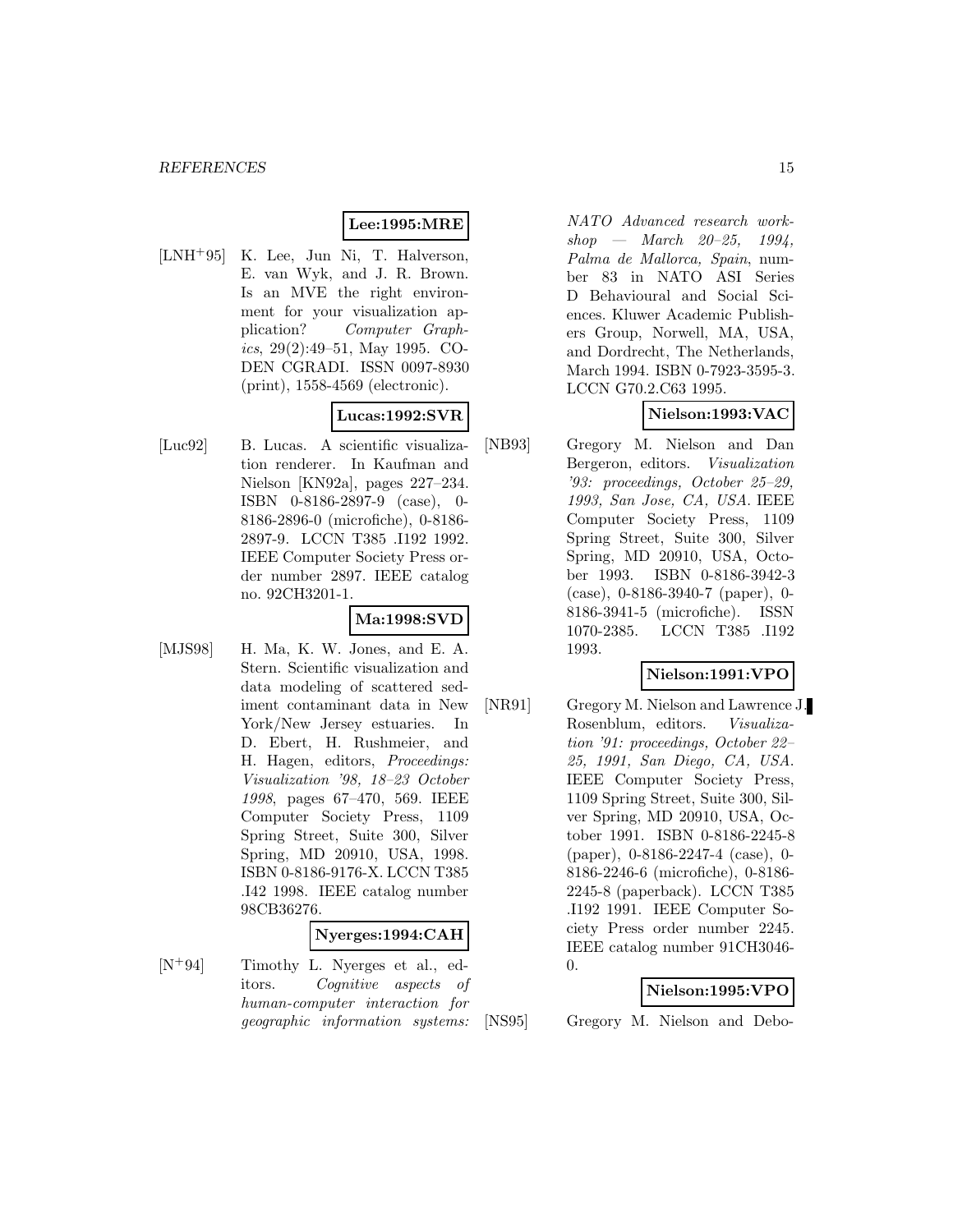rah E. Silver, editors. Visualization '95 proceedings, October 29–November 3, 1995, Atlanta, GA, USA. IEEE Computer Society Press, 1109 Spring Street, Suite 300, Silver Spring, MD 20910, USA, October 1995. ISBN 0-7803-3127-3, 0-8186-7187- 4, 0-7803-3128-1. ISSN 1070- 2385. LCCN T385 .I198 1995. IEEE Computer Society Press order number PR07187. IEEE Catalog Number 95CB35835.

#### **OConnor:1994:VAC**

[OS94] Lisa O'Connor and Penny Storms, editors. Visualization '94: proceedings, October 17–21, 1994, Washington, DC, USA. IEEE Computer Society Press, 1109 Spring Street, Suite 300, Silver Spring, MD 20910, USA, October 1994. ISBN 0-8186-6627-7 (case), 0-8186-6626-9 (microfiche). ISSN 1070-2385. LCCN T385 .I192 1994. Fifth Annual IEEE Conference on Visualization. IEEE catalog number 94CH35707.

#### **PhillipsMahoney:1996:ASM**

[Phi96] Diana Phillips Mahoney. The art and science of medical visualization — in conjunction with dramatic advances in scanning technologies, computer-aided visualization tools are. Computer Graphics World, 19(7):25– ??, July 1996. CODEN CG-WODH. ISSN 0271-4159.

# **Pickover:1994:APG**

[Pic94] C. A. Pickover. Automatic parallel generation of Aeolian fractals on the IBM Power Visualization System. Computers and Graphics, 18(3):407–416, May– June 1994. CODEN COGRD2. ISSN 0097-8493 (print), 1873- 7684 (electronic).

# **Paddeu:1995:CMG**

[PMA<sup>+</sup>95] G. Paddeu, D. H. Mosley, J.- M. Andre, J. G. Fripiat, and D. P. Vercauteren. Computeraided molecular graphics for the interpretation of electronic structure calculations on polymers. In Scateni [Sca95], pages 79– 91. ISBN 981-02-2461-3. LCCN Q174.S337 1995.

# **Ribarsky:1992:ODV**

[R<sup>+</sup>92] W. Ribarsky et al. Objectoriented, dataflow visualization systems — A paradigm shift? In Kaufman and Nielson [KN92a], pages 384–387. ISBN 0-8186- 2897-9 (case), 0-8186-2896-0 (microfiche), 0-8186-2897-9. LCCN T385 .I192 1992. IEEE Computer Society Press order number 2897. IEEE catalog no. 92CH3201-1.

# **Rogowitz:1994:HVV**

[RA94] Bernice E. Rogowitz and Jan P. Allebach, editors. Human vision, visual processing, and digital display V: 8–10 February 1994, San Jose, California, number 2179 in Proceedings — SPIE, The International Society for Optical Engineering. Society of Photooptical Instrumentation Engineers (SPIE), Bellingham, WA, USA, February 1994. ISBN 0- 8194-1474-3. LCCN ???? Proceedings of a conference held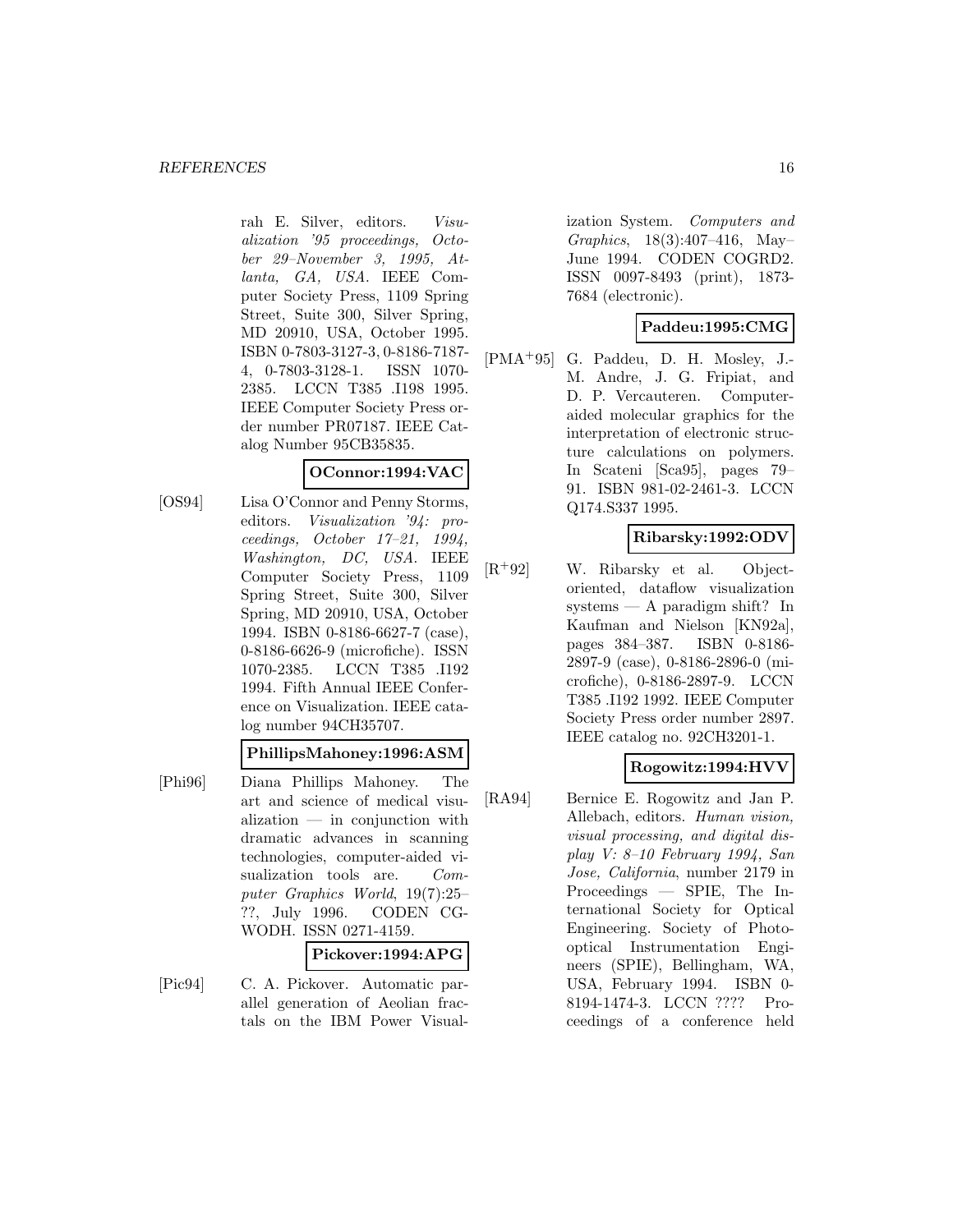February, 1994, in San Jose, CA, USA.

# **Ribarsky:1992:POD**

[RBM<sup>+</sup>92] W. Ribarsky, B. Brown, T. Myerson, S. Smith, and L. Treinish. Panel on object-oriented, dataflow visualization systems – A paradigm shift? In Kaufman and Nielson [KN92a], pages 384– 387. ISBN 0-8186-2897-9 (case), 0-8186-2896-0 (microfiche), 0- 8186-2897-9. LCCN T385 .I192 1992. IEEE Computer Society Press order number 2897. IEEE catalog no. 92CH3201-1.

#### **Rhyne:1992:CSV**

[RBP<sup>+</sup>92] T.-M. Rhyne, M. Botts, E. Pepke, W. Hibbard, and L. A. Treinish. Case study on visualization requirements in the atmospheric and environmental sciences. In Kaufman and Nielson [KN92a], page ?? ISBN 0-8186- 2897-9 (case), 0-8186-2896-0 (microfiche), 0-8186-2897-9. LCCN T385 .I192 1992. IEEE Computer Society Press order number 2897. IEEE catalog no. 92CH3201-1.

# **Rogowitz:1993:ARVb**

[RT93a] B. E. Rogowitz and L. A. Treinish. An architecture for rule-based visualization. In Nielson and Bergeron [NB93], pages 236–243 (or 236–244??). ISBN 0-8186-3942-3 (case), 0-8186-3940-7 (paper), 0- 8186-3941-5 (microfiche). ISSN 1070-2385. LCCN T385 .I192 1993.

# **Rogowitz:1993:APR**

[RT93b] Bernice E. Rogowitz and Lloyd A. Treinish. An architecture for perceptual rule-based visualization. In Nielson and Bergeron [NB93], pages 236–243. ISBN 0-8186- 3942-3 (case), 0-8186-3940-7 (paper), 0-8186-3941-5 (microfiche). ISSN 1070-2385. LCCN T385 .I192 1993.

# **Rogowitz:1993:DSP**

[RT93c] Bernice E. Rogowitz and Lloyd A. Treinish. Data structures and perceptual structures. In Allebach and Rogowitz [AR93], pages 600– 612. ISBN 0-8194-1146-9. ISSN 0361-0748. LCCN ????

#### **Rogowitz:1993:ARVa**

[RT93d] Bernice Ellen Rogowitz and Lloyd A. Treinish. An architecture for rule-based visualization. Research report RC 19196 (83625), IBM T. J. Watson Research Center, Yorktown Heights, NY, USA, October 4, 1993. 14 pp.

# **Rogowitz:1994:UPR**

[RT94] Bernice E. Rogowitz and Lloyd A. Treinish. Using perceptual rules in interactive visualization. In Rogowitz and Allebach [RA94], pages 287–297. ISBN 0-8194- 1474-3. LCCN ???? Proceedings of a conference held February, 1994, in San Jose, CA, USA.

# **Rogowitz:1996:PVH**

[RT96] Bernice E. Rogowitz and Lloyd A. Treinish. PRACTICAL VISU-ALIZATION: How not to lie with visualization. *Computers in*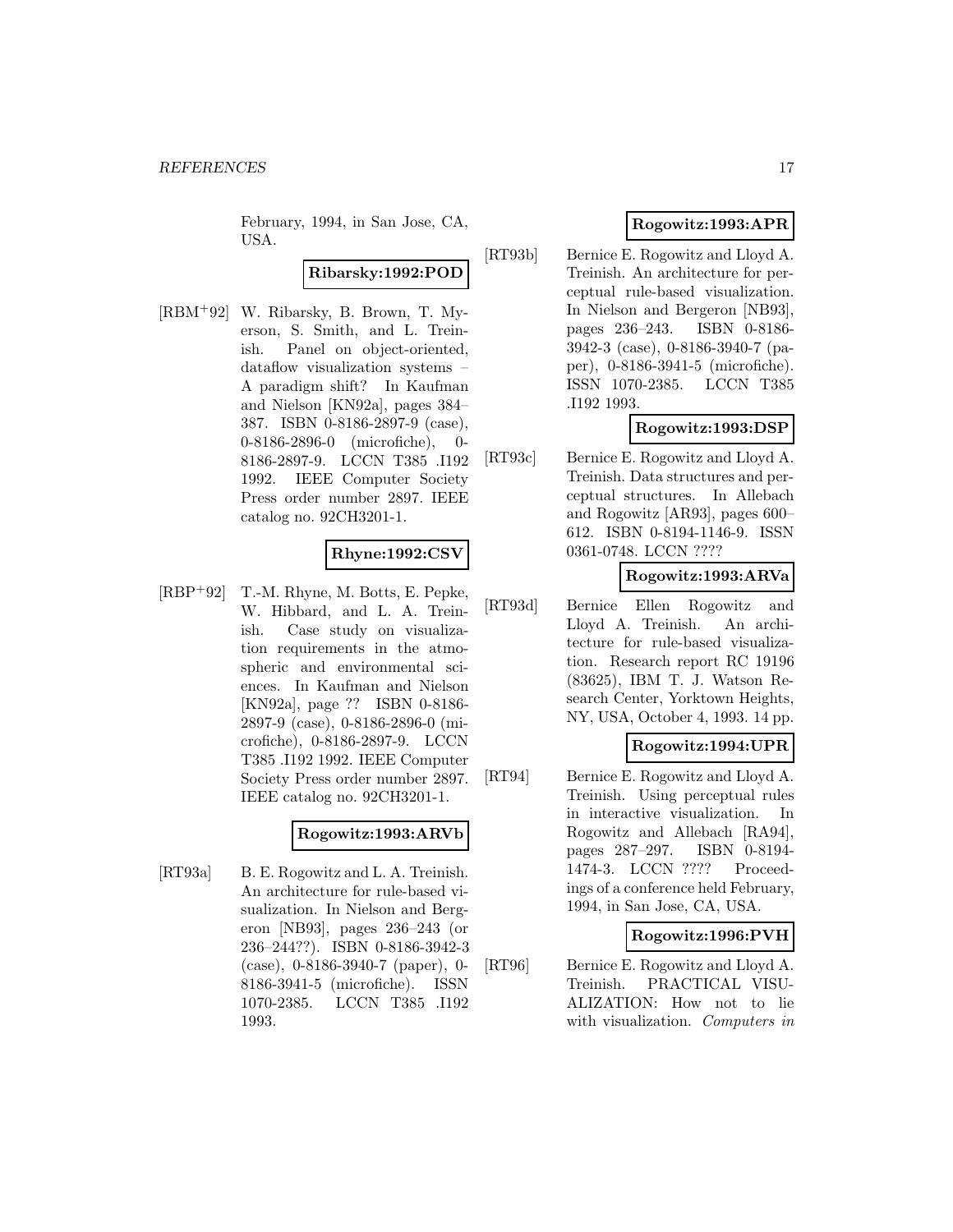Physics, 10(3):268–??, May 1996. CODEN CPHYE2. ISSN 0894- 1866 (print), 1558-4208 (electronic).

#### **Rogowitz:1998:DVE**

[RT98] B. E. Rogowitz and L. A. Treinish. Data visualization: the end of the rainbow. IEEE Spectrum,  $35(12)$ : 52–59, December 1998. CODEN IEESAM. ISSN 0018-9235 (print), 1939-9340 (electronic).

# **Safran:1994:SAS**

[Saf94] Charles Safran, editor. Seventeenth Annual Symposium on Computer Applications in Medical Care. Patient-Centered Computing. McGraw-Hill, New York, NY, USA, 1994. ISBN 0-07-001502-3. LCCN W3 SY5074K 1993.

# **Stiles:1994:ACW**

[SB94] Joel Stiles and Thomas Bartol, Jr. About the cover: Walking randomly in a synapse. IEEE Computational Science & Engineering, 1(3):4–5, Fall 1994. CODEN IS-CEE4. ISSN 1070-9924 (print), 1558-190X (electronic).

# **Spaulding:1995:ECM**

[SC95] Malcolm L. Spaulding and Ralph T. Cheng, editors. Estuarine and coastal modeling: proceedings of the 4th international conference: October 26–28, 1995, San Diego, California. American Society of Civil Engineers, New York, NY, USA, 1995. ISBN 0-7844-0165-9. LCCN GC96.5 .E772 1996.

# **Scateni:1995:SVP**

[Sca95] Riccardo Scateni, editor. Scientific Visualization '95: proceedings of the International Symposium, Cagliari, Italy, 27–29 September, 1995. World Scientific Publishing Co., Singapore; Philadelphia, PA, USA; River Edge, NJ, USA, 1995. ISBN 981-02-2461-3. LCCN Q174.S337 1995.

# **Schenker:1993:SFV**

[Sch93] Paul S. Schenker, editor. Sensor fusion VI: 7–8 September 1993, Boston, MA, USA, number 2059 in Proceedings SPIE: The International Society For Optical Engineering. Society of Photooptical Instrumentation Engineers (SPIE), Bellingham, WA, USA, September 1993. ISBN 0- 8194-1324-0. ISSN 0361-0748. LCCN TS510.S63 v.2059.

# **IEEE:1994:PSH**

[SHP94] Proceedings of the Scalable High-Performance Computing Conference, May 23-25, 1994, Knoxville, TN, USA. IEEE Computer Society Press, 1109 Spring Street, Suite 300, Silver Spring, MD 20910, USA, May 1994. ISBN 0-8186-5680-8 (paper), 0- 8186-5681-6 (microfiche). LCCN QA76.5 .S244 1994. IEEE catalog number 94TH0637-9.

# **Song:1995:HVT**

[SN95] Deyang Song and M. Norman. 4d2 — a high-performance visualization tool for CFD and particle data visualization. Proceed-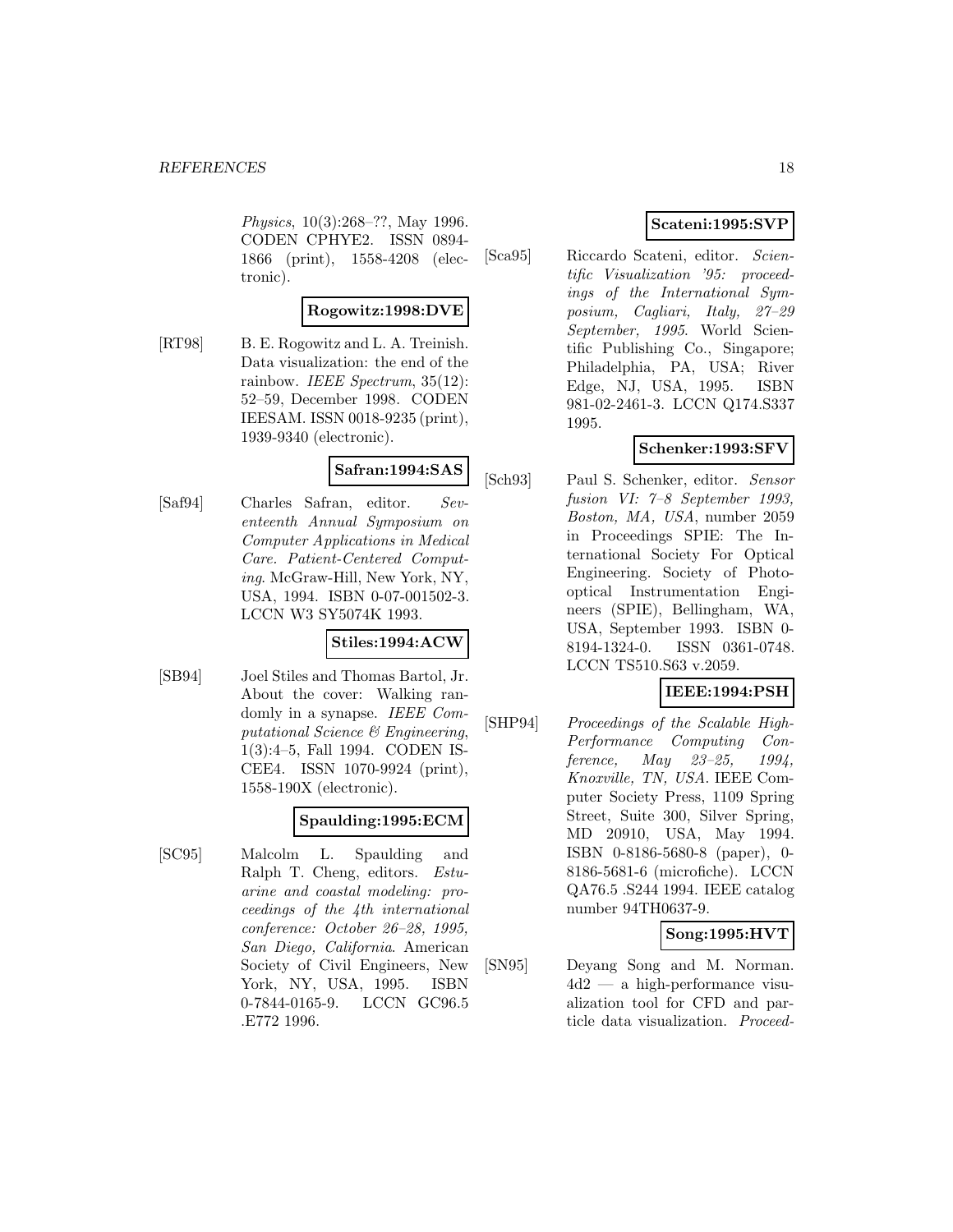ings of the SPIE — The International Society for Optical Engineering, 2410:139–146, 1995. CO-DEN PSISDG. ISSN 0277-786X (print), 1996-756X (electronic).

#### **IEEE:1993:SCN**

[Sup93] Proceedings, Supercomputing '93: Portland, Oregon, November 15– 19, 1993. IEEE Computer Society Press, 1109 Spring Street, Suite 300, Silver Spring, MD 20910, USA, 1993. ISBN 0-8186-4342-0, 0-8186-4340-4, 0-8186-4341-2 (microfiche). ISSN 1063-9535. LCCN QA76.5 .S894 1993. IEEE Computer Society Press order number 4340-02. IEEE catalog number 93CH3342-3. ACM order number 415932.

#### **Treinish:1996:VBW**

[TC96] L. A. Treinish and Z. D. Christidis. Visualization blackboard: Weather forecasting for the 1996 Olympics. *IEEE Computer* Graphics and Applications, 16(4): 10–13, July 1996. CODEN IC-GADZ. ISSN 0272-1716 (print), 1558-1756 (electronic).

# **Treinish:1991:CVT**

[TG91] L. A. Treinish and C. Goettsche. Correlative visualization techniques for multidimensional data. IBM Journal of Research and Development, 35(1/2):184–204, January/March 1991. CODEN IB-MJAE. ISSN 0018-8646 (print), 2151-8556 (electronic).

#### **Treinish:1993:DMS**

[TKFG93] L. Treinish, R. Kulkarni, M. Folk, and G. Goucher. Data models, structures, and access software for scientific visualization. In Nielson and Bergeron [NB93], pages 355–361. ISBN 0-8186- 3942-3 (case), 0-8186-3940-7 (paper), 0-8186-3941-5 (microfiche). ISSN 1070-2385. LCCN T385 .I192 1993.

# **Treinish:1992:CDA**

[Tre92a] L. A. Treinish. Correlative data analysis in the earth sciences. IEEE Computer Graphics and Applications, 13(3):10– 12, May 1992. CODEN IC-GADZ. ISSN 0272-1716 (print), 1558-1756 (electronic).

# **Treinish:1992:PIV**

[Tre92b] Lloyd A. Treinish. Climatology of global stratospheric ozone (1979 through 1991). In Proceedings IEEE Visualization '92, video supplement, page ?? IEEE Computer Society Press, 1109 Spring Street, Suite 300, Silver Spring, MD 20910, USA, October 1992. ISBN ???? LCCN ????

# **Treinish:1992:DMM**

[Tre92c] Lloyd A. Treinish. Data management methods for scientific visualization. Research report RC 18315 (80219), IBM T. J. Watson Research Center, Yorktown Heights, NY, USA, September 9, 1992. 26 pp.

# **Treinish:1993:UPD**

[Tre93a] L. A. Treinish. Unifying principles of data management for scientific visualization. In Earnshaw and Watson [EW93], pages 141–169.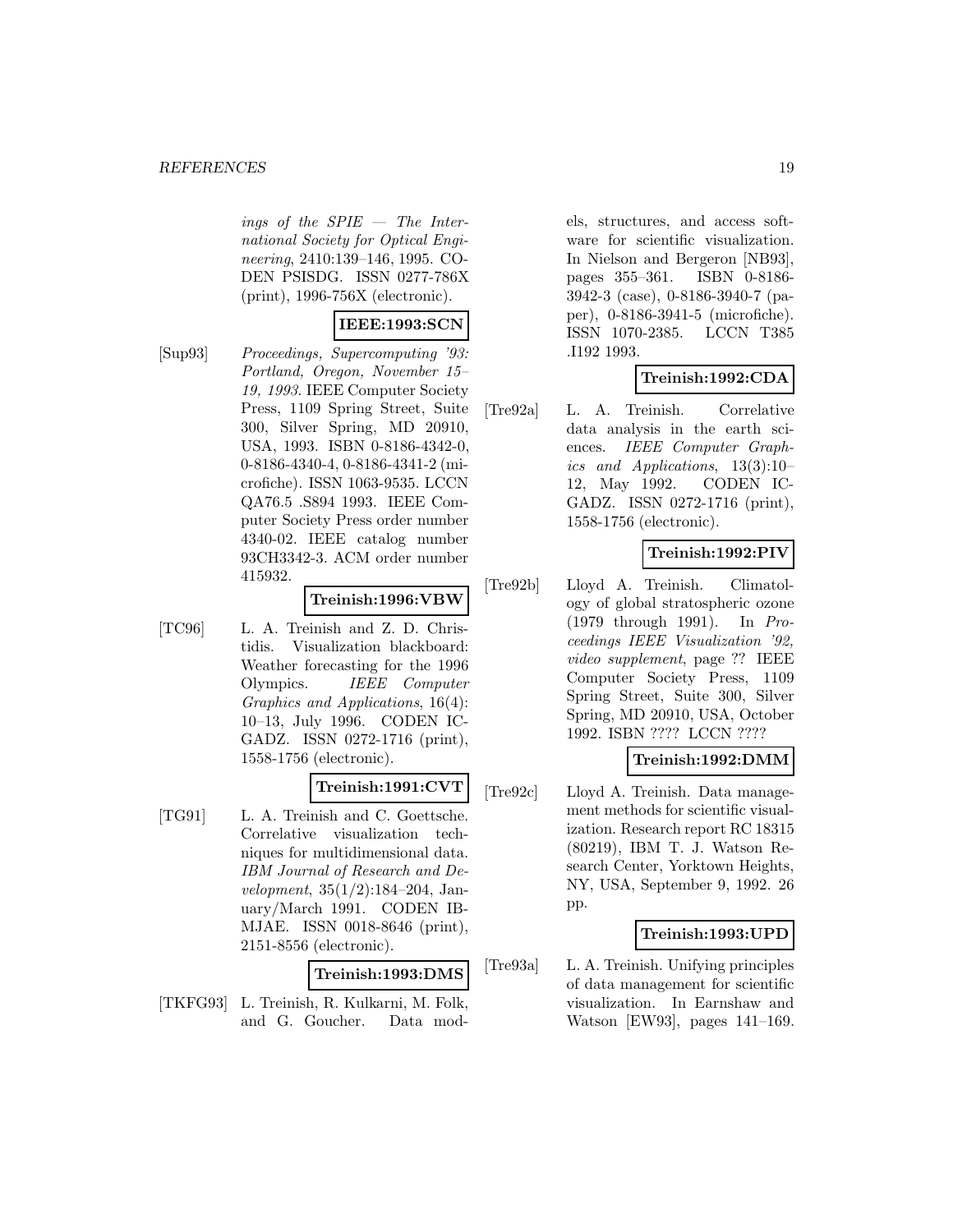ISBN 0-12-227745-7. LCCN T385 .A68 1993. Proceedings of the British Computer Society Conference on Animation and Scientific Visualization, December 1992.

# **Treinish:1993:VSO**

[Tre93b] L. A. Treinish. Visualization of stratospheric ozone depletion and the polar vortex. In Nielson and Bergeron [NB93], pages 391–396. ISBN 0-8186-3942-3 (case), 0- 8186-3940-7 (paper), 0-8186-3941- 5 (microfiche). ISSN 1070-2385. LCCN T385 .I192 1993.

#### **Treinish:1993:VTC**

[Tre93c] L. A. Treinish. Visualization techniques for correlative data analysis in the earth and space sciences. In Earnshaw and Watson [EW93], pages 193–204. ISBN 0- 12-227745-7. LCCN T385 .A68 1993. Proceedings of the British Computer Society Conference on Animation and Scientific Visualization, December 1992.

# **Treinish:1993:BLD**

[Tre93d] Lloyd A. Treinish. Browsing large data archives: Visualization for data management. Ibm research internal report, IBM Corporation, Yorktown Heights, NY, USA, March 1993. ???? pp.

# **Treinish:1993:CGS**

[Tre93e] Lloyd A. Treinish. Climatology of global stratospheric ozone (1979 through 1991). ACM SIGGRAPH Video Review, 93:??, August 1993.

# **Treinish:1993:CVE**

[Tre93f] Lloyd A. Treinish. Correlative visualization in the earth and space sciences. In Earnshaw and Watson [EW93], pages 193–204. ISBN 0-12-227745-7. LCCN T385 .A68 1993. Proceedings of the British Computer Society Conference on Animation and Scientific Visualization, December 1992.

# **Treinish:1993:IMD**

[Tre93g] Lloyd A. Treinish. Inside multidimensional data. Byte Magazine, 18(4):??, April 1993. CO-DEN BYTEDJ. ISSN 0360-5280 (print), 1082-7838 (electronic).

# **Treinish:1993:VAE**

[Tre93h] Lloyd A. Treinish. Visualization and analysis of environmental data. In Visualization '93 Course #2: The Process of Visualizing Environmental Data Sets, page ?? ????, ????, October 1993. ISBN ???? LCCN ????

# **Treinish:1993:VAG**

[Tre93i] Lloyd A. Treinish. Visualization and analysis of global data. In ACM SIGGRAPH '93 Course #71: Visualizing Planet Earth, page ?? ????, ????, August 1993. ISBN ???? LCCN ????

# **Treinish:1994:IASb**

[Tre94a] L. A. Treinish. Interactive archives of scientific data. In Hostetter [Hos94], pages 3–16. ISSN 0191-7811. LCCN TL 787 G62 1994.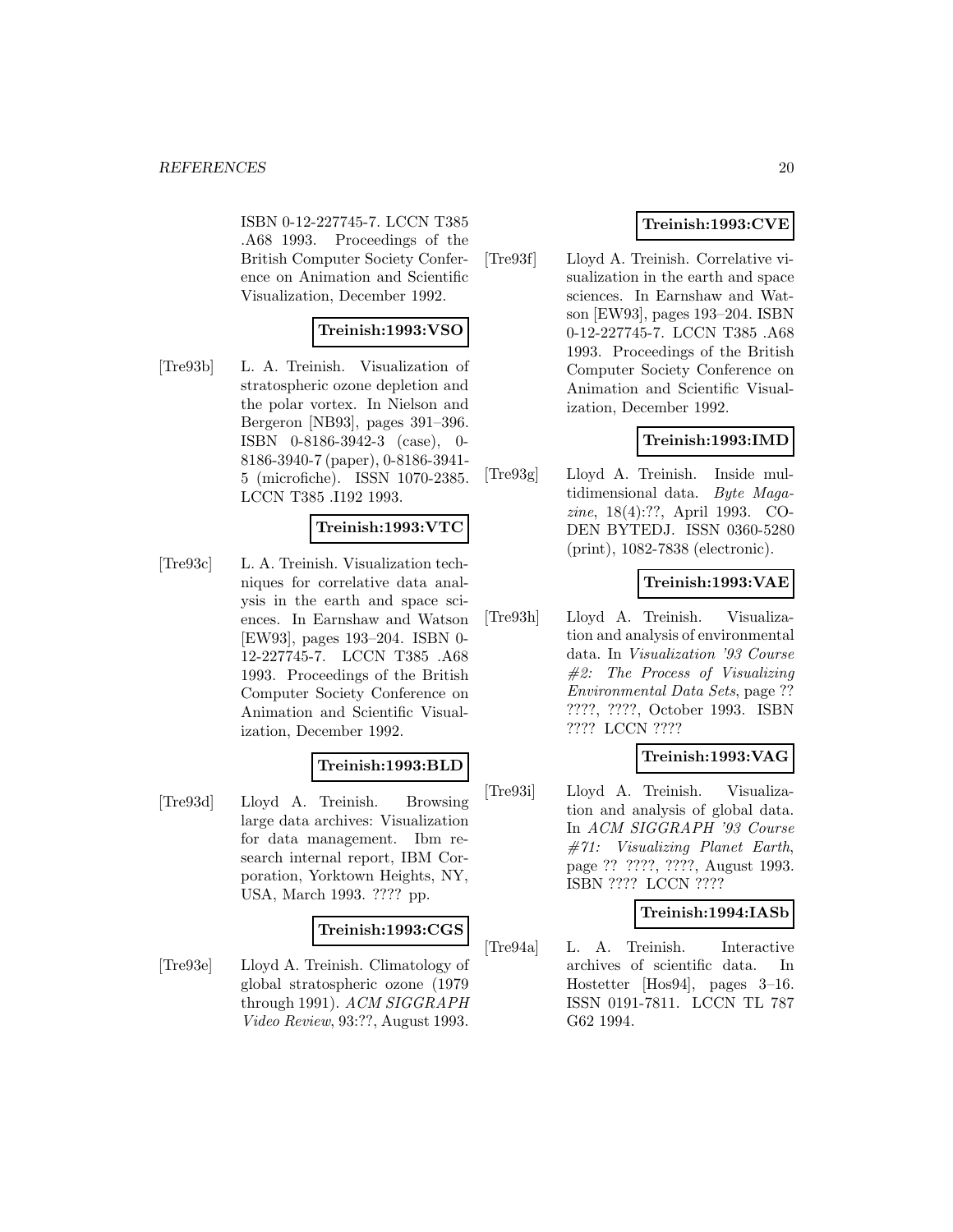#### **Treinish:1994:IASc**

[Tre94b] L. A. Treinish. Interactive archives of scientific data. Telematics and Informatics, 11(4): 333–??, November 1994. CO-DEN TEINEG. ISSN 0736-5853 (print), 1879-324X (electronic).

#### **Treinish:1994:SRE**

[Tre94c] L. A. Treinish. Severe rainfall events in northwestern peru: Visualization of scattered meteorological data. In O'Connor and Storms [OS94], pages 350– 354. ISBN 0-8186-6627-7 (case), 0-8186-6626-9 (microfiche). ISSN 1070-2385. LCCN T385 .I192 1994. Fifth Annual IEEE Conference on Visualization. IEEE catalog number 94CH35707.

#### **Treinish:1994:VSMb**

[Tre94d] L. A. Treinish. Severe rainfall events in northwestern peru: Visualization of scattered meteorological data. In O'Connor and Storms [OS94], pages 350– 354. ISBN 0-8186-6627-7 (case), 0-8186-6626-9 (microfiche). ISSN 1070-2385. LCCN T385 .I192 1994. Fifth Annual IEEE Conference on Visualization. IEEE catalog number 94CH35707.

#### **Treinish:1994:IASa**

[Tre94e] Lloyd A. Treinish. Interactive archives of scientific data. Research report RC 19539 (84992), IBM T. J. Watson Research Center, Yorktown Heights, NY, USA, April 28, 1994. 13 pp.

# **Treinish:1994:STD**

[Tre94f] Lloyd A. Treinish. Solutions and techniques for data management, visual display and examination of large scientific data sets. global ozone distribution. In ACM SIG-GRAPH '94 Course #27: Visualizing and Examining Large Scientific Data Sets – A Focus on the Physical and Natural Sciences, page ?? ACM Press, New York, NY 10036, USA, 1994. ISBN ???? LCCN ????

#### **Treinish:1994:VSMa**

[Tre94g] Lloyd A. Treinish. Visualization of scattered meteorological data: study of severe rainfall events in northwestern peru. Research report RC 19537 (84985), IBM T. J. Watson Research Center, Yorktown Heights, NY, USA, March 1994.  $6 + 2$  pp.

#### **Treinish:1994:VSO**

[Tre94h] Lloyd A. Treinish. Visualization of stratospheric ozone and atmospheric dynamics (1991).  $ACM$ SIGGRAPH Video Review, 105: ??, July 1994.

# **Treinish:1994:VID**

[Tre94i] Lloyd A. Treinish. Visualizations illuminate disparate data sets in the earth sciences. Computers in Physics,  $8(6):664-??$ , November/December 1994. CO-DEN CPHYE2. ISSN 0894-1866 (print), 1558-4208 (electronic).

# **Treinish:1995:GAA**

[Tre95a] L. A. Treinish. A generalized approach to analysis and visual